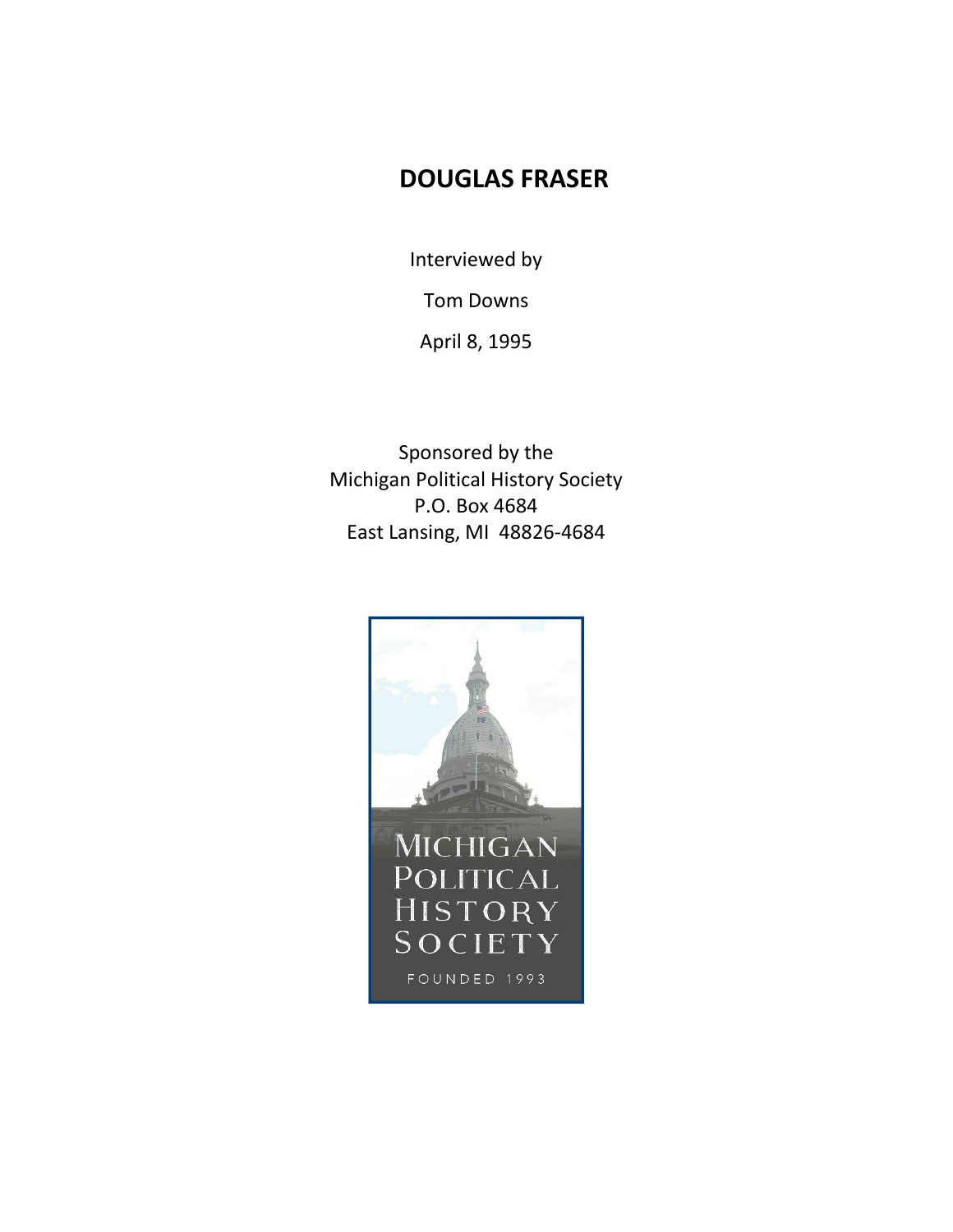This interview is part of the James J. Blanchard Living Library of Michigan Political History.

| Tom Downs:      | Doug Fraser is former president of the UAW, worked his way up in the labor<br>movement and is now a special professor at Wayne University along with his<br>good friend Irv Bluestone. I'm Tom Downs. I've known Doug for what is it 20-30-<br>40 years?                                                                                                                                                                     |
|-----------------|------------------------------------------------------------------------------------------------------------------------------------------------------------------------------------------------------------------------------------------------------------------------------------------------------------------------------------------------------------------------------------------------------------------------------|
| Douglas Fraser: | Stop at 40.                                                                                                                                                                                                                                                                                                                                                                                                                  |
| Tom Downs:      | Stop at 40. Okay. We'll let them know how old you are. So let's start right in<br>now. Where were you born, Doug?                                                                                                                                                                                                                                                                                                            |
| Douglas Fraser: | I was born in Glasgow, Scotland Tom.                                                                                                                                                                                                                                                                                                                                                                                         |
| Tom Downs:      | Glasgow, Scotland. When did you come over?                                                                                                                                                                                                                                                                                                                                                                                   |
| Douglas Fraser: | Well, the pattern those days for all Europeans coming to the United States, the<br>father came first, got established, then he sent for his family. So my dad came<br>here, it was about 1923. I was about seven. And about nine months later he<br>sent for my mom and my brother and sister and myself. He located in Detroit,<br>went to work in the Studebaker plant and was an auto worker for the rest of his<br>life. |
| Tom Downs:      | So he came direct from Scotland to Detroit.                                                                                                                                                                                                                                                                                                                                                                                  |
| Douglas Fraser: | Well he stopped and passed in New Jersey but only a momentary stop.                                                                                                                                                                                                                                                                                                                                                          |
| Tom Downs:      | How did he happen to pick Detroit? Just that they were hiring?                                                                                                                                                                                                                                                                                                                                                               |
| Douglas Fraser: | The jobs. And basically that's why people left Europe. I mean, it wasn't an<br>oppressed dictatorship or anything like that in Scotland but there just wasn't the<br>economic opportunity to rear a family. So we looked to America and he loved it<br>from the moment he got here, I think.                                                                                                                                 |
| Tom Downs:      | Was he a skilled worker in Scotland?                                                                                                                                                                                                                                                                                                                                                                                         |
| Douglas Fraser: | He was an electrician, yeah, and active in the labor movement. He was secretary<br>of his branch.                                                                                                                                                                                                                                                                                                                            |
| Tom Downs:      | Because a lot of the skilled workers were the Scots and a few English.                                                                                                                                                                                                                                                                                                                                                       |
| Douglas Fraser: | Yeah, the tool and die shops in the auto industry were populated by English,<br>Scots, and Germans. You had a lot of foreign born in a lot of trades.                                                                                                                                                                                                                                                                        |
| Tom Downs:      | Well then how did you start out in the labor movement?                                                                                                                                                                                                                                                                                                                                                                       |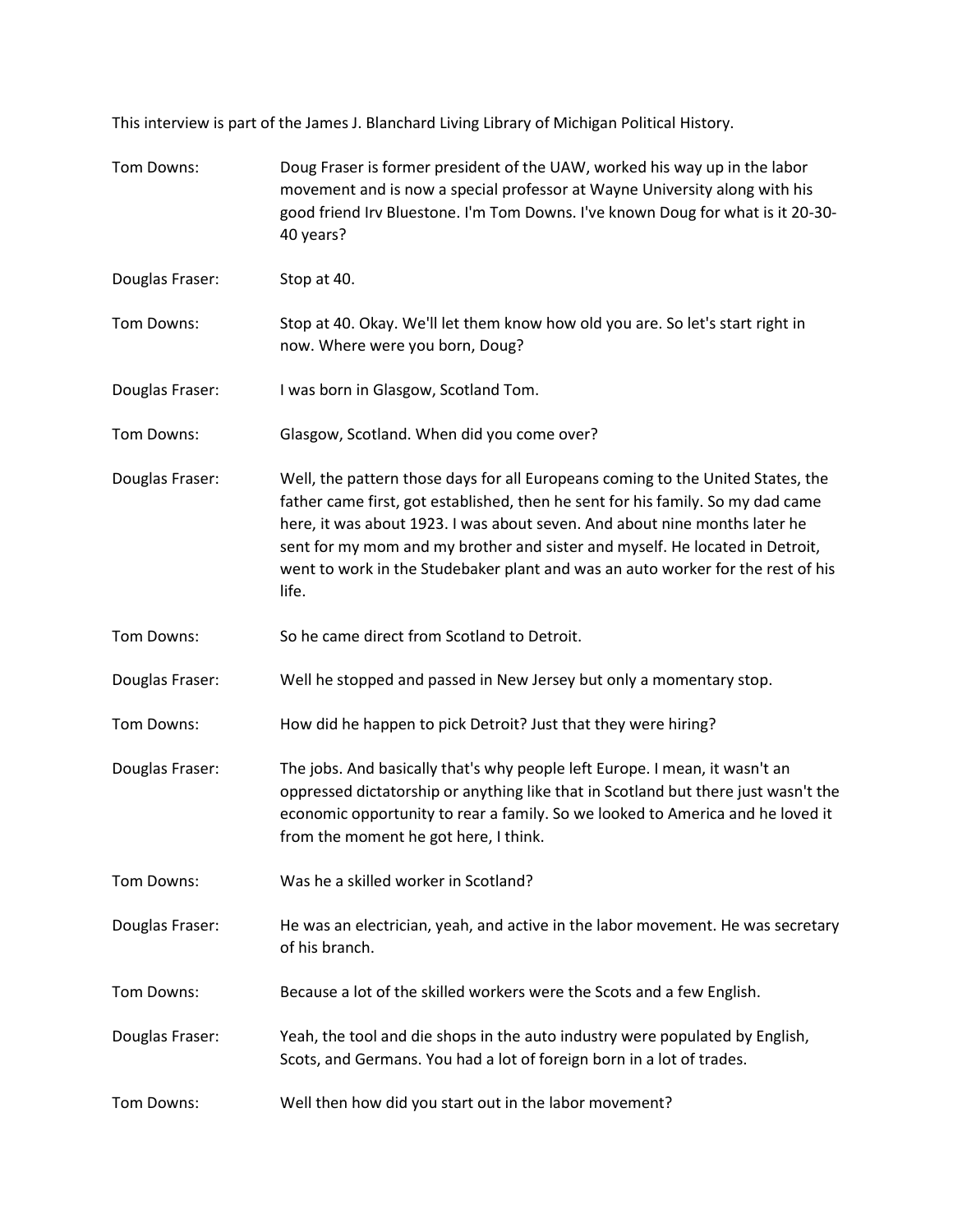| Douglas Fraser: | I suppose you could argue that maybe as a member of the union before I went<br>to work because of the environment at home, the conversation, and I decided<br>after about a year that I'd run for second shift steward and then the day shift<br>steward and committee man. I was local union president when I was 27. Then I<br>went to work as a regional director, a regional representative, I should say. Then<br>after the Chrysler strike in 1950, Walter Reuther asked me to become his<br>administrative assistant and then from there I was elected regional director and<br>vice president and president.                                                                                                                                                                                                                                                                                                                                     |
|-----------------|----------------------------------------------------------------------------------------------------------------------------------------------------------------------------------------------------------------------------------------------------------------------------------------------------------------------------------------------------------------------------------------------------------------------------------------------------------------------------------------------------------------------------------------------------------------------------------------------------------------------------------------------------------------------------------------------------------------------------------------------------------------------------------------------------------------------------------------------------------------------------------------------------------------------------------------------------------|
| Tom Downs:      | Let's back up a minute. Which local were you in when you started?                                                                                                                                                                                                                                                                                                                                                                                                                                                                                                                                                                                                                                                                                                                                                                                                                                                                                        |
| Douglas Fraser: | 227 is the DeSoto local.                                                                                                                                                                                                                                                                                                                                                                                                                                                                                                                                                                                                                                                                                                                                                                                                                                                                                                                                 |
| Tom Downs:      | DeSoto.                                                                                                                                                                                                                                                                                                                                                                                                                                                                                                                                                                                                                                                                                                                                                                                                                                                                                                                                                  |
| Douglas Fraser: | Young folks out there wouldn't know what that is. It used to be a car built by the<br>Chrysler corporation.                                                                                                                                                                                                                                                                                                                                                                                                                                                                                                                                                                                                                                                                                                                                                                                                                                              |
| Tom Downs:      | Yes, I remember the DeSoto.                                                                                                                                                                                                                                                                                                                                                                                                                                                                                                                                                                                                                                                                                                                                                                                                                                                                                                                              |
| Douglas Fraser: | I bet you can.                                                                                                                                                                                                                                                                                                                                                                                                                                                                                                                                                                                                                                                                                                                                                                                                                                                                                                                                           |
| Tom Downs:      | Yes, all right, I've got as many not gray white hairs as you have, Doug. I don't<br>mind the gray. It's the balding that bothers me. Well now this is a general<br>question and you spent your life really in the labor movement. And you came<br>with good credentials from your parents, good labor genes if you want to call it.<br>What would you say as president your main success was?                                                                                                                                                                                                                                                                                                                                                                                                                                                                                                                                                            |
| Douglas Fraser: | Well I think you have to look at it retrospectively. At the time this was<br>happening, I didn't realize it was such a great success. But I think, Tom, the role I<br>played, the union played, in saving the Chrysler corporation, you know there's<br>the revisionist history out there that says Lee Iacocca saved the Chrysler<br>corporation but Lee Iacocca didn't save the Chrysler corporation. The Chrysler<br>workers saved the Chrysler corporation. First of all, they made enormous<br>economic sacrifices and that was the years of the Carter administration. The<br>individual who's running for president at that time, Ronald Reagan, was against<br>the whole proposition of what they call a bailout. So we had a democratic<br>congress. Iacocca was not a folk hero at that time, so he didn't have the clout<br>that he subsequently gained by his reputation. So it was the union really that<br>saved the Chrysler corporation. |
| Douglas Fraser: | Now as I said, I didn't realize at the time because the company was in desperate<br>straits, were on the very brink of bankruptcy. The Wall Street Journal said why<br>don't we just let it die and give it a decent burial? And you take coming from<br>that period until last year the Chrysler workers on average got \$8,000 dollars in                                                                                                                                                                                                                                                                                                                                                                                                                                                                                                                                                                                                              |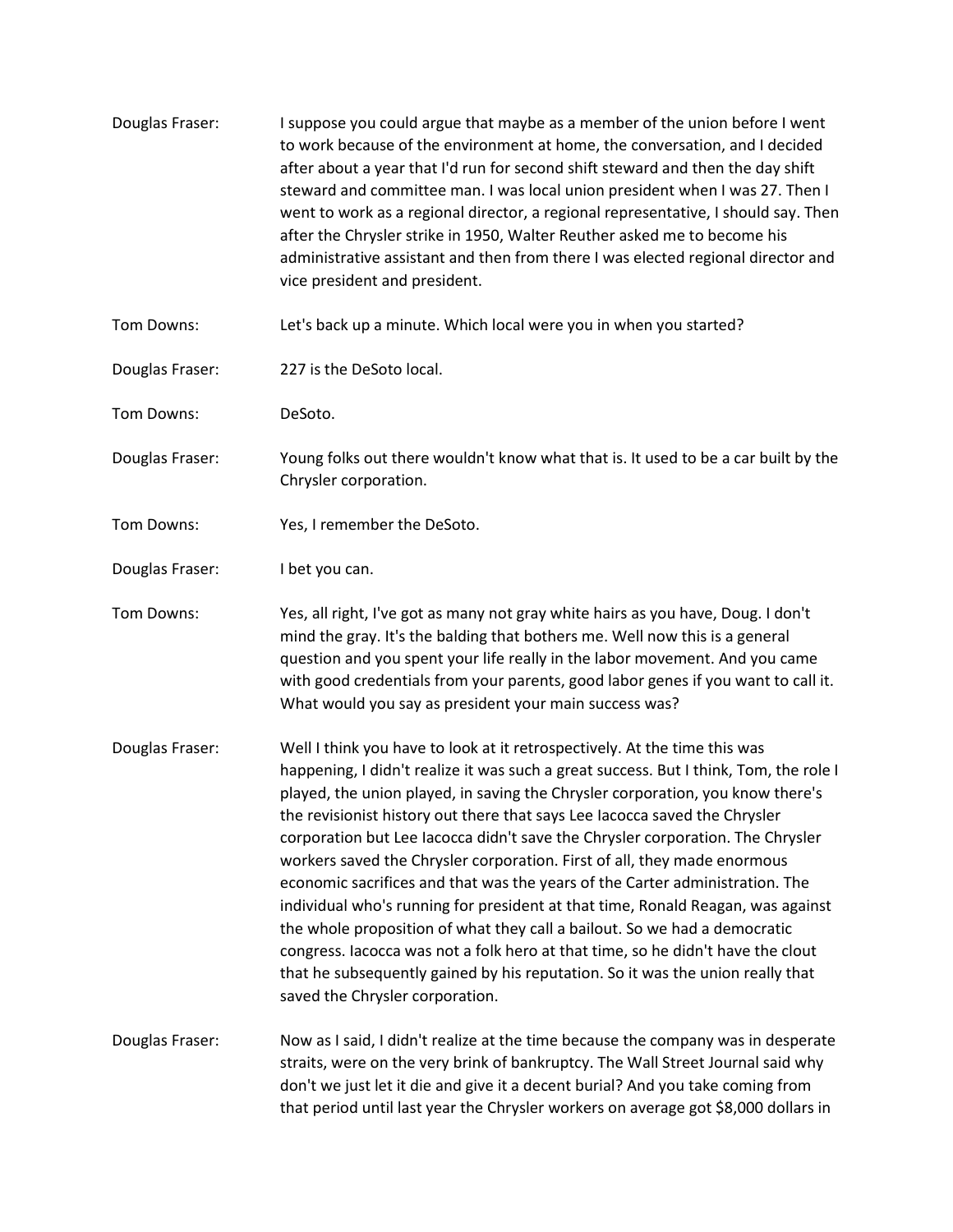profit sharing, which was first negotiated during that terrible period. So that was a terrible period and I, you know obviously, didn't recognize the significance of the accomplishment until later years.

- Tom Downs: I remember our mutual friend Billy Ford in congress, he told me when the lobbying was going on in Washington that the Chrysler just didn't know what was going on and it was the UAW that knew its way around. Would you verify that?
- Douglas Fraser: Oh yeah. And we brought all local union people there. You know I could remember specifically there were some dispute within the administration, some political risk involved asking for a billion and a half in loan guarantees. And for a while some people in the administration were reluctant. But I can recall the morning that they decided to go forward. It was out of vice president Mondale's house at a breakfast meeting. And it was myself and Mark Stepp who was then director of the Chrysler department, Howard Pastor who was our Washington lobbyist, and vice president Mondale, secretary Miller, secretary treasurer, and Stu Eizenstat who was president Carter's principle administrative assistant on economic affairs. And it was at that meeting we talked through the problems and the administration said at that meeting that they would go forward.
- Tom Downs: Now it was both the bailout and the union giving up some economic things. What did you get in turn for that? Besides your jobs, which was important.
- Douglas Fraser: Yeah it was important to save the corporation. Well we tried to lay the groundwork for the future and one of those was of course the profit sharing. And right before the loan guarantee bailout, we made our first set of concessions. We got representation on the Chrysler board.
- Tom Downs: Now there'd been big argument. Was that the first profit sharing in the big three?
- Douglas Fraser: No, American Motors was actually in 1964. And it was the first of the big three, you're right. But in the auto industry it was the second. Profit sharing was the first in the big three though.
- Tom Downs: Now there've been arguments that profit sharing would have people give up their loyalty to union and be too much pro management. You'd heard that argument?
- Douglas Fraser: Yeah I heard that argument over the years. And first I didn't know if it was right or not, you know, as a theory. But I can tell you now after particularly the Ford workers who have received profit sharing year after year after year. I think from the beginning, we negotiated that. I happened to be there in 1982, again when there was not profits. Easiest time to negotiate profit sharing when there's no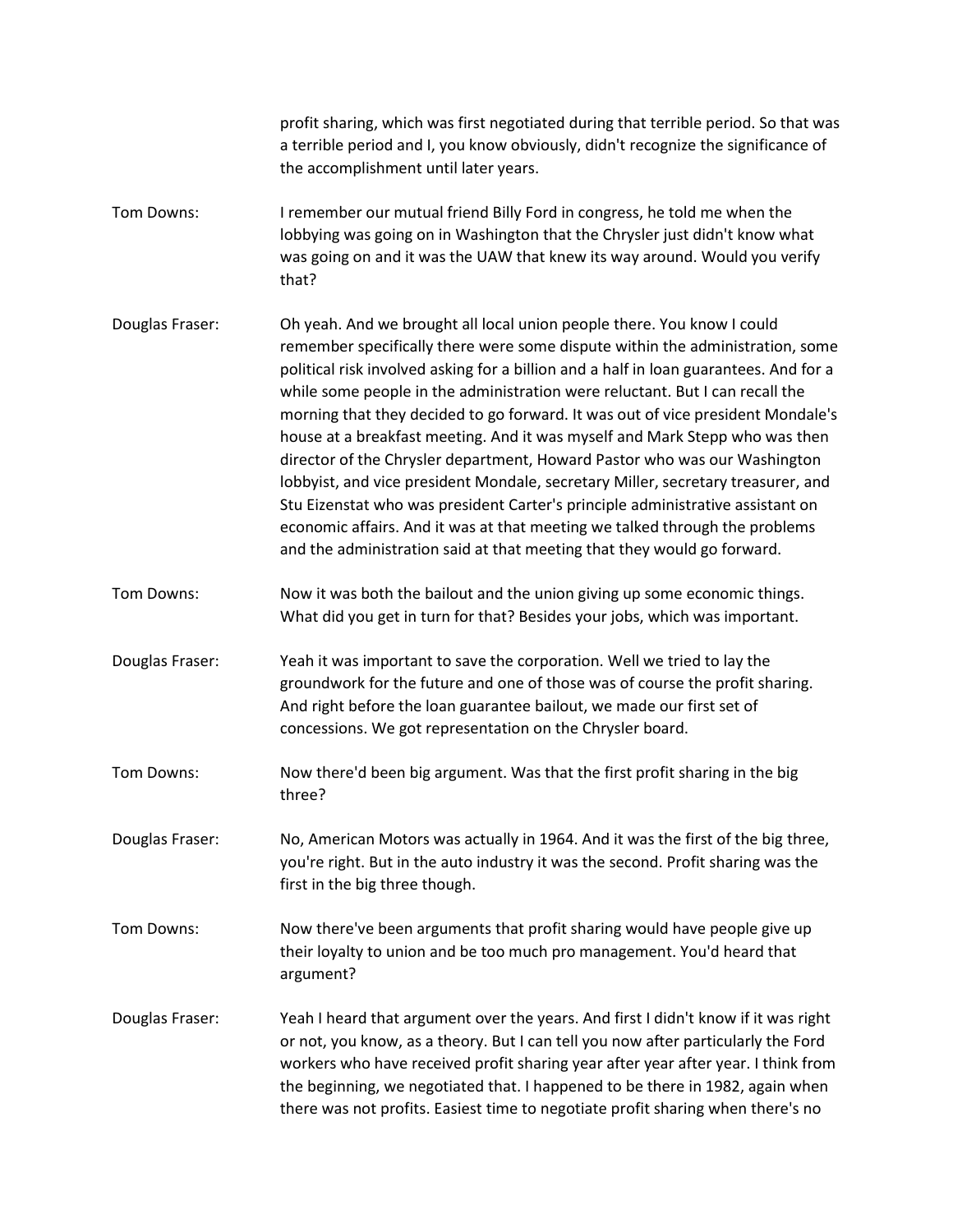profits or even the hope of profits. But in any event, the Ford profit sharing is paid off more frequently and I think they've got an accumulated total now of about \$14,000 dollars. But there's no signs whatsoever that this results in workers saying, "Well, look, I'm really closer to the company than union." They know how they got it.

Tom Downs: They know they got it through the union.

Douglas Fraser: Right.

Tom Downs: And I think you can answer that very realistically. Now I want to jump to another point. You know I was very active on the employment security commission and one time workers had to wait a week before they filed for unemployment comp. Then we got that eliminated. Then there's the attempt to get it back in and it was about to get in when Chrysler wrote a letter saying they wanted to keep the waiting week. And that pulled the rug out from under those that wanted to eliminate it. Were you involved in that or do you want to tell a little bit about that?

- Douglas Fraser: I just have sort of a faint recollection. We had lot going on at that time. But obviously we talked to the corporation about it.
- Tom Downs: And you were able to get Chrysler to split from GM and Ford.
- Douglas Fraser: Right, right.
- Tom Downs: Now in the Lansing setup, I want to talk a few minutes about our good friend Harold Julian.
- Douglas Fraser: OH yeah.

Tom Downs: He was, in my opinion, the most effective person in Lansing not only for the labor movement, anyplace. Do you want to tell how he got to his spot in relation to you?

Douglas Fraser: Well I knew Harold for many years before he assumed the Chrysler or the Lansing position. He like myself was a Chrysler worker. When I worked in the Chrysler department for a short time after I got on the staff and Harold was the assistant director. I was one of his colleagues in the department before I went to work for Walter Reuther. But Harold ... and I think we've had a lot of good people up there. The old CIO days and AFL-CIO days and UAW had some very good people up there. But Harold had a special touch. And I think it was his personality. He was very calm, very easy going, and beguiling. And he was a perfect person for that position. I've seen him work on trying to persuade the most recalcitrate legislation and do wonders with them. And even when people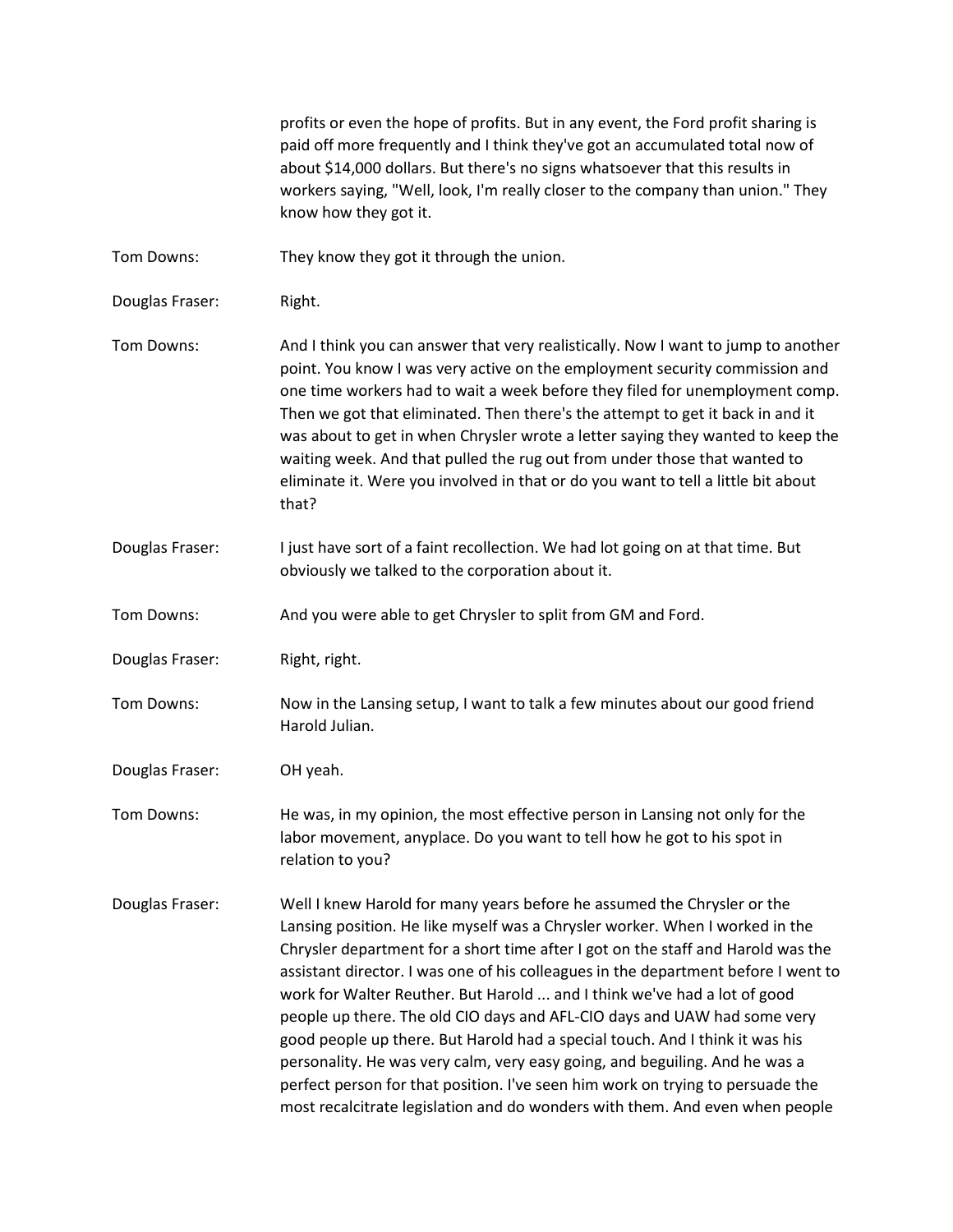opposed him, he had the opposite point of view, he never got angry with them. He had just the right personality. Tom Downs: I noticed that from the years I worked with him that I never heard anybody say a bad mouthing him about anything, even as you say there was a disagreement very rigorously. Now was his line of authority direct to you when there were problems? Douglas Fraser: No, no, no. Tom Downs: No, I mean when there was a question on what policy to take in Lansing. Douglas Fraser: Of course the policy was formulated by and large a group during the years that I was the chairman of Michigan CAP. We had an executive committee but people had such confidence in Harold's judgment that if Harold laid out what was possible, what was maybe probable and what was impossible, they listened to his judgment. But if we made a decision that was contrary to Harold's views and it's difficult to remember such a situation. But I can tell you if that were the case, Harold would carry out the policy of the organization and not what he felt about it. I'm sure there were such cases. I just can't recall. Tom Downs: I can't think of any. I think, for instance, no-fault insurance. He and Jerry Coomes and Governor Milliken were the ones that really got that off the ground. Douglas Fraser: Yeah I remember that well. That was difficult. And the other one I remember well, Tom, because we had opposition in the labor movement and fought it out within inner councils. And that was the bottle bill. Tom Downs: Yeah. Douglas Fraser: Where we put the ten cent returnable bottles. And I can remember that debate well. The glass workers were opposed to it. The beer distributed workers and I used to argue that my wife and I would just particularly if you come off freeways, I used to say to her, "Now count the bottles. There are 10-20-30-40." We were up to \$5 dollars. I said, "If nobody picks them up, I'll pick them up." Of course that really solved an enormous problem that we had in terms of the environment. Tom Downs: I think it was much more successful than anybody thought. Douglas Fraser: Oh yeah. And there I wanted to make that point because Harold just did a marvelous job. That wasn't easy and Harold did a marvelous piece of work.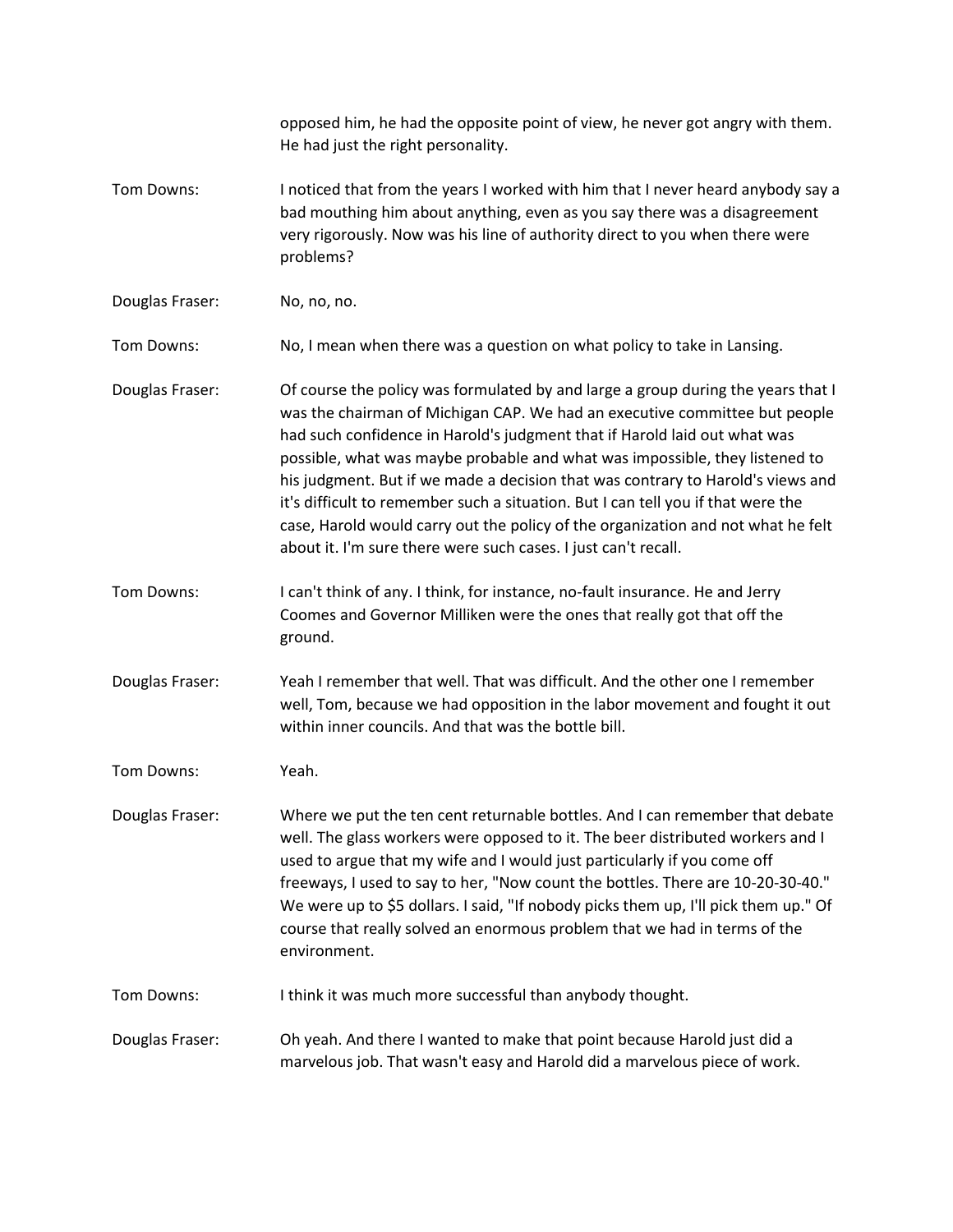| Tom Downs:      | He was an excellent representative. I think he's the most effective person in<br>Lansing. Now let's talk about some of the real rough problems. We talked a little<br>on the amount of racism. Do you want to go into that a little more? I know how<br>much of a problem is it, what can we do about? Well the racial antagonism. In<br>fact, now the last election I saw some figures that a great number of whites<br>voted both for Engler and republican congressman, which is not traditional.                                                                                                                                                                                                                                                                                                                                                                                                                                                                                                                                    |
|-----------------|-----------------------------------------------------------------------------------------------------------------------------------------------------------------------------------------------------------------------------------------------------------------------------------------------------------------------------------------------------------------------------------------------------------------------------------------------------------------------------------------------------------------------------------------------------------------------------------------------------------------------------------------------------------------------------------------------------------------------------------------------------------------------------------------------------------------------------------------------------------------------------------------------------------------------------------------------------------------------------------------------------------------------------------------|
| Douglas Fraser: | My personal view is that the racism in the United States is probably greater than<br>it has been in a couple decades. I think one of the reasons is that when you have<br>economic distress and economic pressures on people and three people want<br>two jobs or two people want one job, that creates tension between races,<br>between ages, young and old, between men and women. And I think that's<br>contributed to it greatly. And there's other societal problems that contributed<br>to it. There's no doubt in my mind that I think there's a higher measure of<br>racism today than there was 20 years ago. And what the whites do is they<br>equate crime to black. They relate welfare to black and all of your stereotypical<br>notions of black people that are very very unfair. And I think the country's in<br>trouble on that score. I think we've got very very serious problems.                                                                                                                                  |
| Tom Downs:      | Now certainly the UAW took the lead in the whole matter of improved feelings<br>on racism, on religion. I remember old Walter Reuther would say the greatest<br>segregation was Sunday at churches where the union meetings were integrated.<br>What do you see as a solution?                                                                                                                                                                                                                                                                                                                                                                                                                                                                                                                                                                                                                                                                                                                                                          |
| Douglas Fraser: | Well I think you put your finger on it. We were able to manage it, you know we<br>have every ethnic group imaginable. Blacks, then the women came into the<br>workplace, and I think it makes a point and even I think it proves a principle that<br>when you have integration and people work together and eat together and<br>associate with each other on an integrated basis, you don't have problems. It's<br>when you're segregated and people are suspicious, and perhaps even afraid.<br>That's when you run into difficulties. And I think the workplaces of America and<br>I was there, I was in the shop when we integrated. I come from a lily white<br>plant, we used to call it a lily white plant. Not one single black until Roosevelt's<br>executive order. So I went through that whole integration, I saw that fear when<br>the first black came in. But after about a year, the uneasiness disappeared. And<br>as long as you have integration, I think it greatly diminishes these artificial<br>barriers we have. |
| Tom Downs:      | Now there's good integration in the shop. The tool and die was probably slower<br>than some of the others. What about though when it got out into the<br>neighborhoods, is it still the segregation and want to go into that a little bit?                                                                                                                                                                                                                                                                                                                                                                                                                                                                                                                                                                                                                                                                                                                                                                                              |
| Douglas Fraser: | It went back to old habits. I don't know if you recall, Tom, in the old days of the<br>FDR camp when the Port Huron and the CIO ran, Brendon Sexton had a little                                                                                                                                                                                                                                                                                                                                                                                                                                                                                                                                                                                                                                                                                                                                                                                                                                                                        |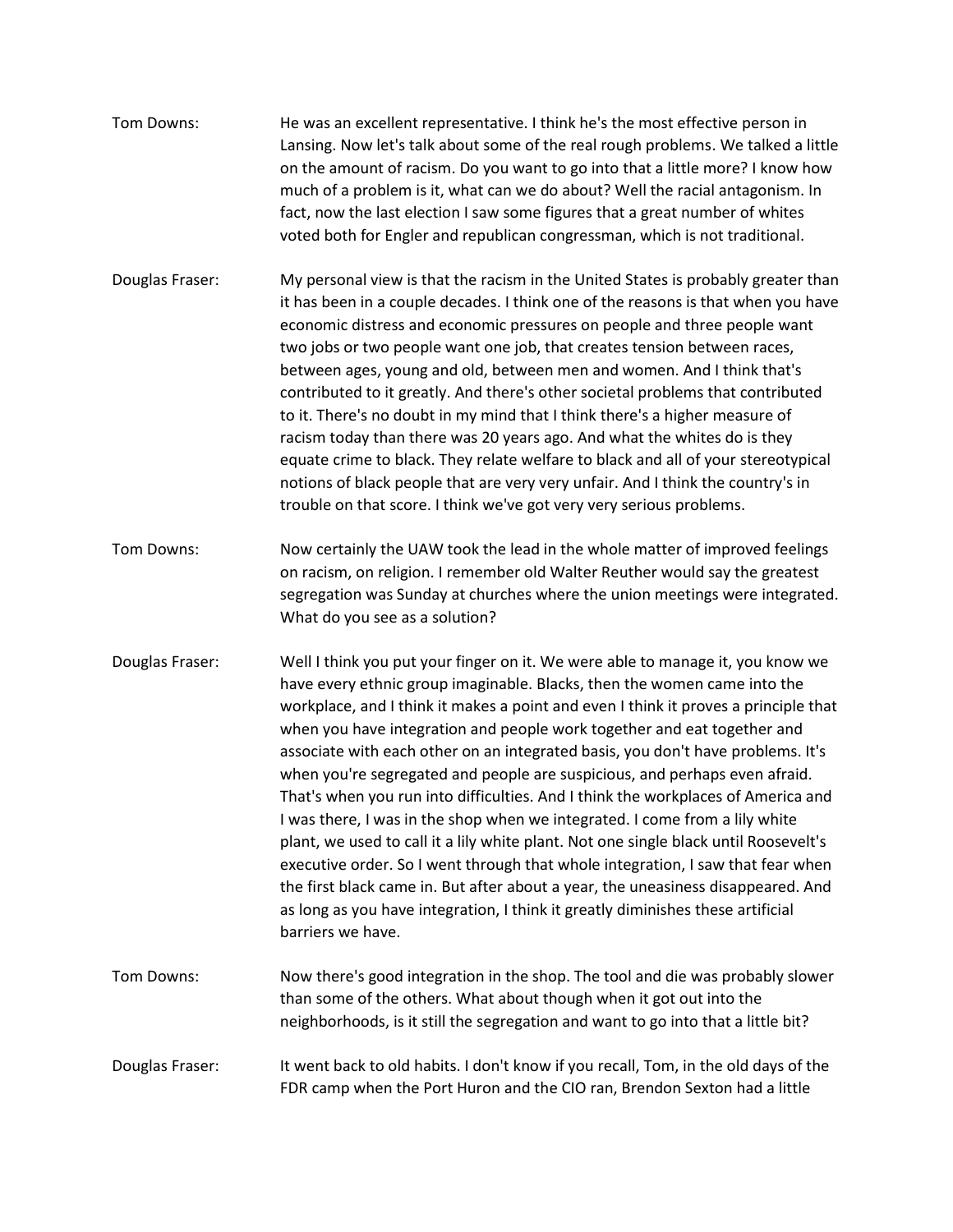surveys. And we would have, for example, sometimes when you had a union wide program, have black members from the south. It was the first time blacks had ever been associated with whites and whites with blacks in that kind of setting. Where you sleep in the same barracks, you eat together, and you work together. And a transformation took place.

Douglas Fraser: And then he had this little questionnaire. Do you believe that African Americans are entitled to absolute equality, promotion, wages, everything else in the workplace? All the answers were yes. Then we say, well do you think they should live in the same neighborhood as you do? Then you saw some reluctance. I think even that has changed. I think the question of, if you look at all the polls, well you see the integration of some suburbs now. So I think that problem is easing somewhat. And it comes back to the point you originally made. If you have integration, you can solve a lot of these problems.

Tom Downs: I remember an Afro American or black minister said if there were seven pork chops and seven people, no problem. If there are seven pork chops and eight people, then you had a problem.

Douglas Fraser: Yeah it goes to this question of economic stress. Yeah well it creates artificial competition.

Tom Downs: Now I think politically there's going to be an issue to make a wedge issue of affirmative and then race. Do you want to comment on that?

Douglas Fraser: Well I think it's going to be a wedge issue in 1996. I think it's very very detrimental in a democratic society. Everybody's free to raise the issue they want. And obviously there are people out there that know that this is a wedge issue and you know what they call a hot button issue in politics. Because you see all the republican candidates for presidents, they can't wait. They are ceasing on these issues, they're seeing who can get out there first and farthest. And so unfortunately it's going to be the kind of issue that proposition number 187 in California was the last election was anti-Hispanic. And I think it's destructive. I'm a little bit afraid of it, frankly. Because then things are going to greatly intensify the differences not only between races because women are involved in the whole question of affirmative action. So it's going to create tensions and animosity that should not take place.

Tom Downs: What do UAW do as far as women progressive? How successful have you been on the idea of gender?

Douglas Fraser: Well maybe we haven't done as well as we should have done and we started late. And we have many more women on the staff now. I think that's where you start so that the women in the shops and in the offices, where we have organization, could see them as role models. The difficulty was and I'm not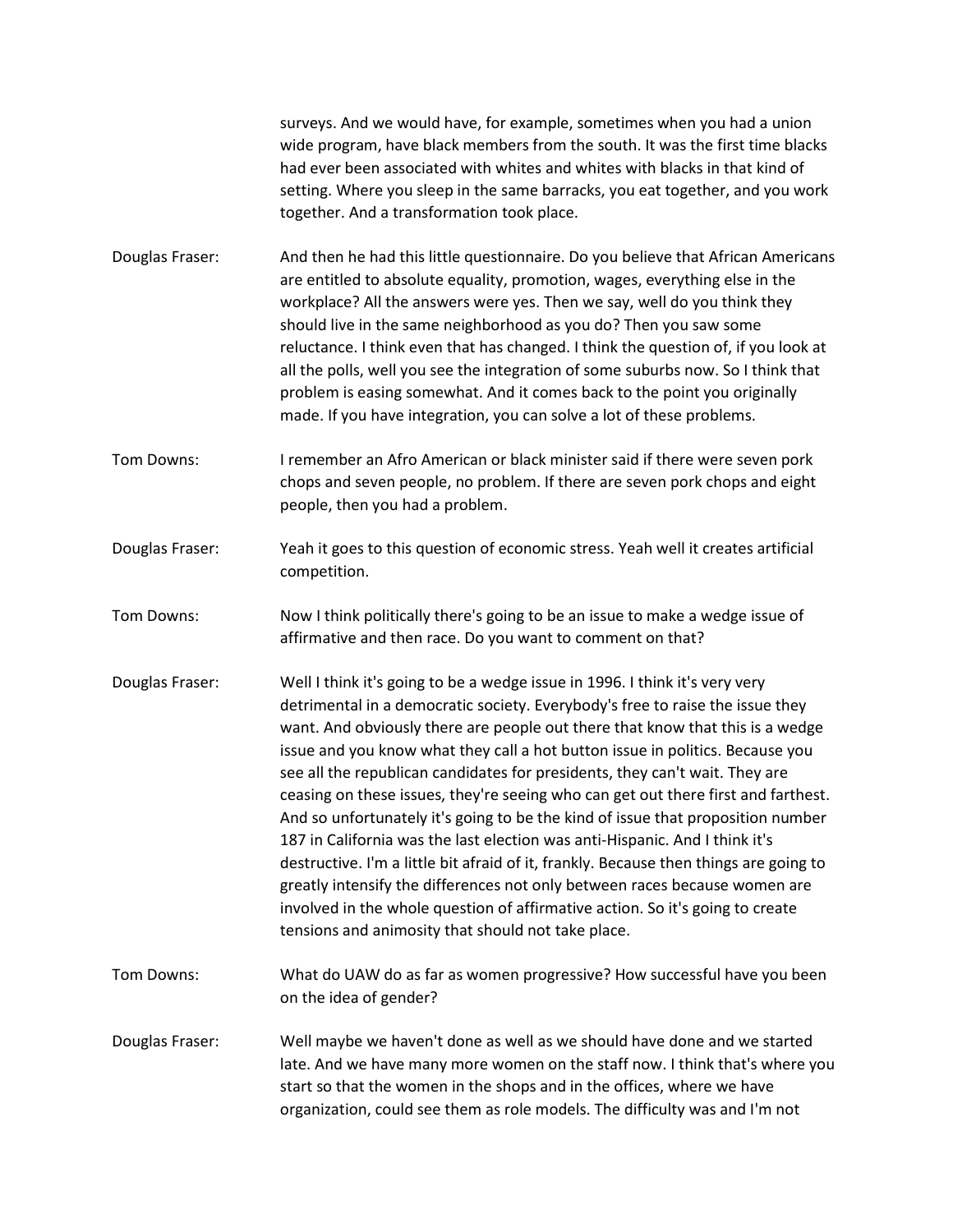making excuses, but the whole pattern of life in America was that the woman was the homemaker and the wife and so she wound up with two jobs. Jobs in the workplace, then she went home and did what they call the wifely duties and then the husbands in that world didn't share those responsibilities as they sometimes do now. So a woman couldn't become active in the union. She's too busy taking care of her dual duties.

Douglas Fraser: Well now that's changed. There's a whole sea change here. I went to a woman's conference, UAW conference, up at Black Lake. I've gone there for three consecutive years. There's about 350 women up there who are either leaders in their local unions or want to be leaders in their local unions. And so I see this transformation, more and more women. It's coming much slower than I think either you or I would have liked to see it come.

- Tom Downs: Now I heard the secretary of labor Reich say, "You used to just have to work hard and by the rules. Now you've got to work smart." I think he was pointing out that the income, I think the last 20 years the real income has not risen for industrial workers. What's happened, the wife or spouse has gone to work to make up the gap. Then he raises the question, "That gap is still there. What's going to happen next? Child labor?" What's your prediction on what's going to happen?
- Douglas Fraser: Well I think there's a couple disturbing things that are happening. One is small steps we could take incidentally, is increase the minimum wage. I just completed serving on what they call the Dunlop commission. It was the formally titled the coalition on the future of labor management relations.
- Tom Downs: That's the one where you were the minority?
- Douglas Fraser: Yeah.
- Tom Downs: Yes, well tell me about that.

Douglas Fraser: In any case, one of the set of statistics we come up with which is very very disturbing, is that this is 1993 figures. That 18% of the full time workers in America; now full time is described as 40 hours a week, 50 weeks a year were earning less, or at \$13,193, below the poverty level. Now, I'm not suggesting that all those people were in poverty, because it might be the second income, but that's absolutely disgraceful that 18% of the full-time workers worked at miserable wage. Now, the other revealing statistic, two other revealing statistics, that has increased by 50%, that cohort, since 1979. It was only 12% of the workforce in 1979, and now it's grown, which it goes to this whole business of the rich are getting richer and the poor are getting poorer. In addition to that, we looked at Europe, of all the European countries, and that doesn't happen in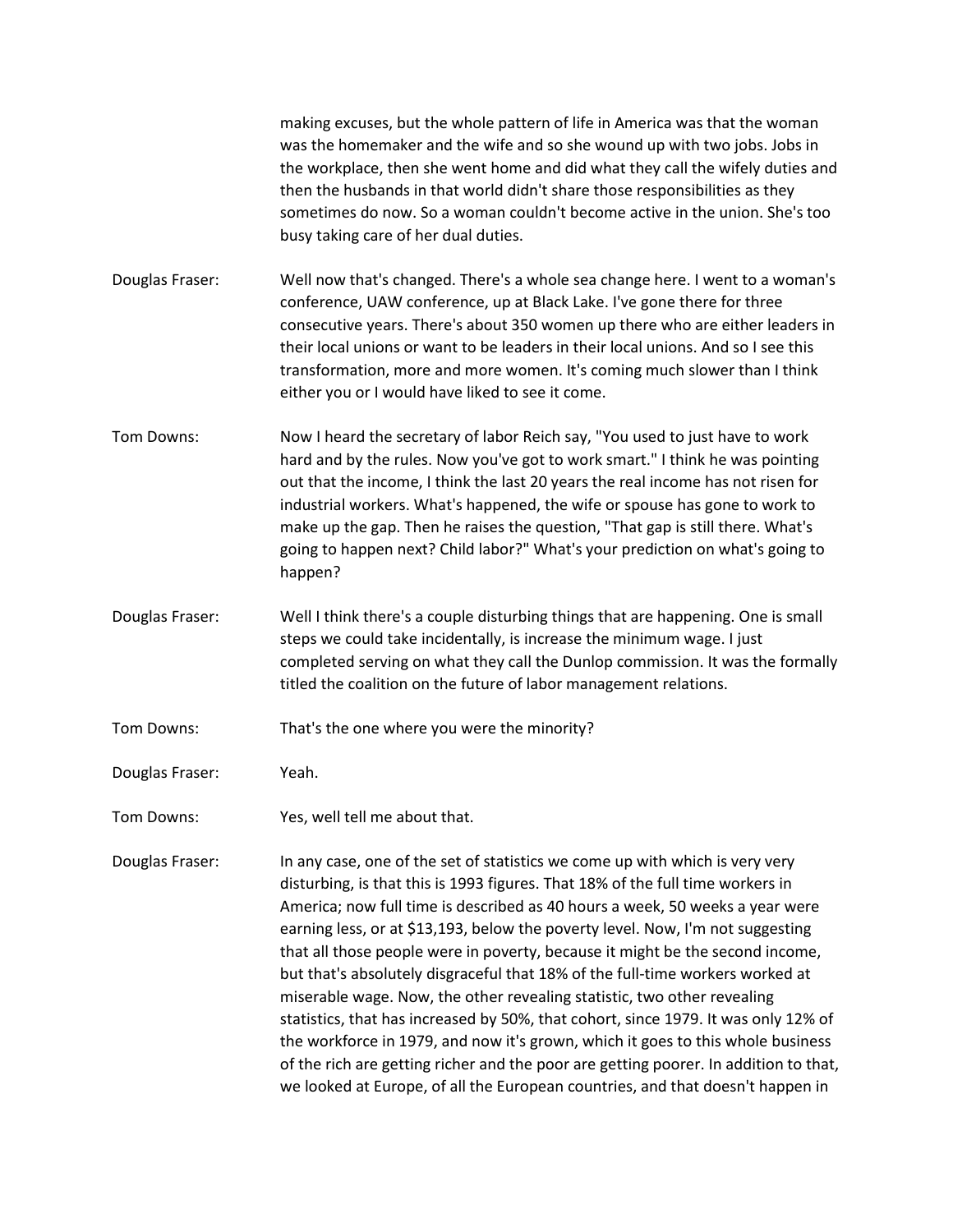|                 | Europe, there isn't this massive gap between the lowest 10% and the median. In<br>Europe, it's only 35%, in the United States it's 68%.                                                                                                                                                                                                                                                                                                                                                                                                                                                                                                                                                                                                                    |
|-----------------|------------------------------------------------------------------------------------------------------------------------------------------------------------------------------------------------------------------------------------------------------------------------------------------------------------------------------------------------------------------------------------------------------------------------------------------------------------------------------------------------------------------------------------------------------------------------------------------------------------------------------------------------------------------------------------------------------------------------------------------------------------|
| Douglas Fraser: | So there's things happening in American economy, and have been happening in<br>the last 15 years that results in working people, now I'm not talking about<br>people that aren't working, I'm talking about working people are getting poorer<br>and poorer and have a lower and lower standard of living.                                                                                                                                                                                                                                                                                                                                                                                                                                                 |
| Tom Downs:      | So you're showing that, well going back to the New Deal period. We had this<br>kind of gap, but we were raising the whole, narrowing the gap, and now that<br>gap is widened. I that what your studies showed?                                                                                                                                                                                                                                                                                                                                                                                                                                                                                                                                             |
| Douglas Fraser: | That's what's happening.                                                                                                                                                                                                                                                                                                                                                                                                                                                                                                                                                                                                                                                                                                                                   |
| Tom Downs:      | So that you say the rich are getting richer and the poor are getting poorer.                                                                                                                                                                                                                                                                                                                                                                                                                                                                                                                                                                                                                                                                               |
| Douglas Fraser: | Yeah.                                                                                                                                                                                                                                                                                                                                                                                                                                                                                                                                                                                                                                                                                                                                                      |
| Tom Downs:      | I noticed there you had the Wall Street Journal, do you want to show us that<br>headline?                                                                                                                                                                                                                                                                                                                                                                                                                                                                                                                                                                                                                                                                  |
| Douglas Fraser: | Well, this will contribute to what we're talking about: 'Tax Bill Could Mean A<br>Windfall For The Well-Off' and it shows that under the tax bill that passed the<br>house of representatives, the rich will get richer, and the poor maybe won't get<br>poorer, they won't get any richer. As I recall the figures, if you earn \$200,000 a<br>year, you'll get an effective tax reduction of \$11,240. If you earn \$30,000 a year,<br>it'll be \$134. I believe, and the president has recommended, a \$500 tax<br>deduction for each child in the family, and it should be applied to everybody<br>who earns up to \$95,000 a year. If republicans incorporate that among other<br>things in their legislation, except the cutoff is \$200,000 a year. |
| Douglas Fraser: | So, the tax bill is very regressive, I think compounds the problem that we're<br>talking about. My personal feeling is that the United State senate, although it's<br>controlled by republicans, won't go this far, and if they do, the president going<br>to veto it.                                                                                                                                                                                                                                                                                                                                                                                                                                                                                     |
| Tom Downs:      | Now, tell a little bit more about the Dunlop Commission that you were on, what<br>the majority was, how it was appointed, and what your minority report was.                                                                                                                                                                                                                                                                                                                                                                                                                                                                                                                                                                                               |
| Douglas Fraser: | Well, the commission was appointed in May of 1993 by Secretary Reich and the<br>president, and it was chaired by John Dunlop who was secretary of labor in the<br>Ford administration, and we had Ray Marshall, who was secretary of labor in the<br>Carter administration, Bill Usery, who was secretary of labor in the Nixon<br>administration, former secretary of commerce, Juanita Kreps, four academics,<br>Paul Allaire was CEO of Xerox, and myself. And we had three mandates, one                                                                                                                                                                                                                                                               |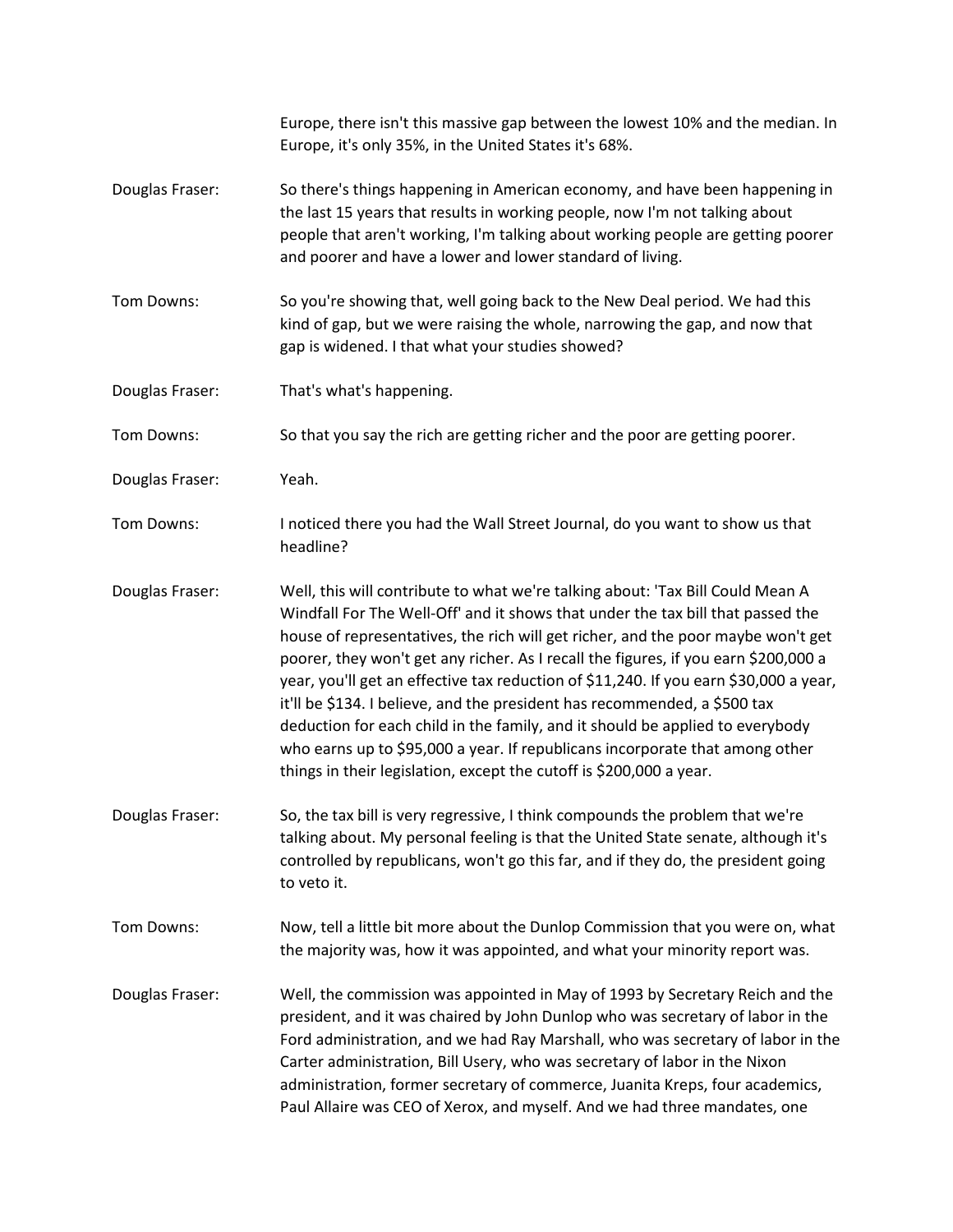which should be done if anything, to change a law to enhance labor management cooperation, which should be done to reduce delaying conflict in labor management relations, and the third one with the question of regulations. My dissent took place because I am fearful the majority point of view is going to open the door to return of company unionism, which was barred by the old Wagner act in 1935. That was my principal objection, and I wrote my dissent basically on that point.

- Douglas Fraser: Now, Tom, the irony of this is that I feel I've wasted 18 months of my life, and I haven't got too many 18 months to waste, because there's no question that the favorable, and there were, there were some positive favorable recommendations that the commission made that will help unions organize and give workers a greater measure of justice, but they won't see the light of day, not with this congress. There's no chance.
- Tom Downs: Now, what do you see, we talked about it earlier, the matter that we shifted from agricultural employment to manufacturing, and now we're shifting to something else. What is the future? Say fellows at the Ford plant or Dodge, Dodge Maine we know is no longer in existence.
- Douglas Fraser: Yeah. Well, I think what you're going to see, if you want to talk about auto specifically, you're going to see a continuing decline in employment, but at a much slower rate than you saw in the past. From '84 there was radical change, now it's settled down. You're going to see diminishing numbers because of automation and new technology, fewer workers are going to be able to produce more cars. I don't think, Tom, you're going to see massive layoffs any longer. First of all, the union has negotiated wonderful income protection for the workers, and so it is in steel. In steel, nearly every contract has a guarantee against any layoffs. You reduce the workforce, which is anticipated in steel also, by attrition.
- Douglas Fraser: So, the reduction is going to be more civil than it has been, it won't have that economic wrenching it had in the past. But then the question comes, in your day and my day kids used to come out of college and go into these wonderful opportunities to earn a good living, and start a family, and buy a home and car, and all the other good things in life, by working in a factory. And those jobs are not going to be there any longer, in any great numbers, there'll be some there by attrition, there'll be hundreds being hired in instead of thousands.
- Douglas Fraser: So, the future isn't bright for the young people who are located in the cities where our factories are, because they're not going to be hiring in any great numbers, and then because of the condition of the workforce, the employers are going to be more and more demanding of the type of people they hire in. In fact, I just had a chat with a fellow last week, and they've evidently instituted a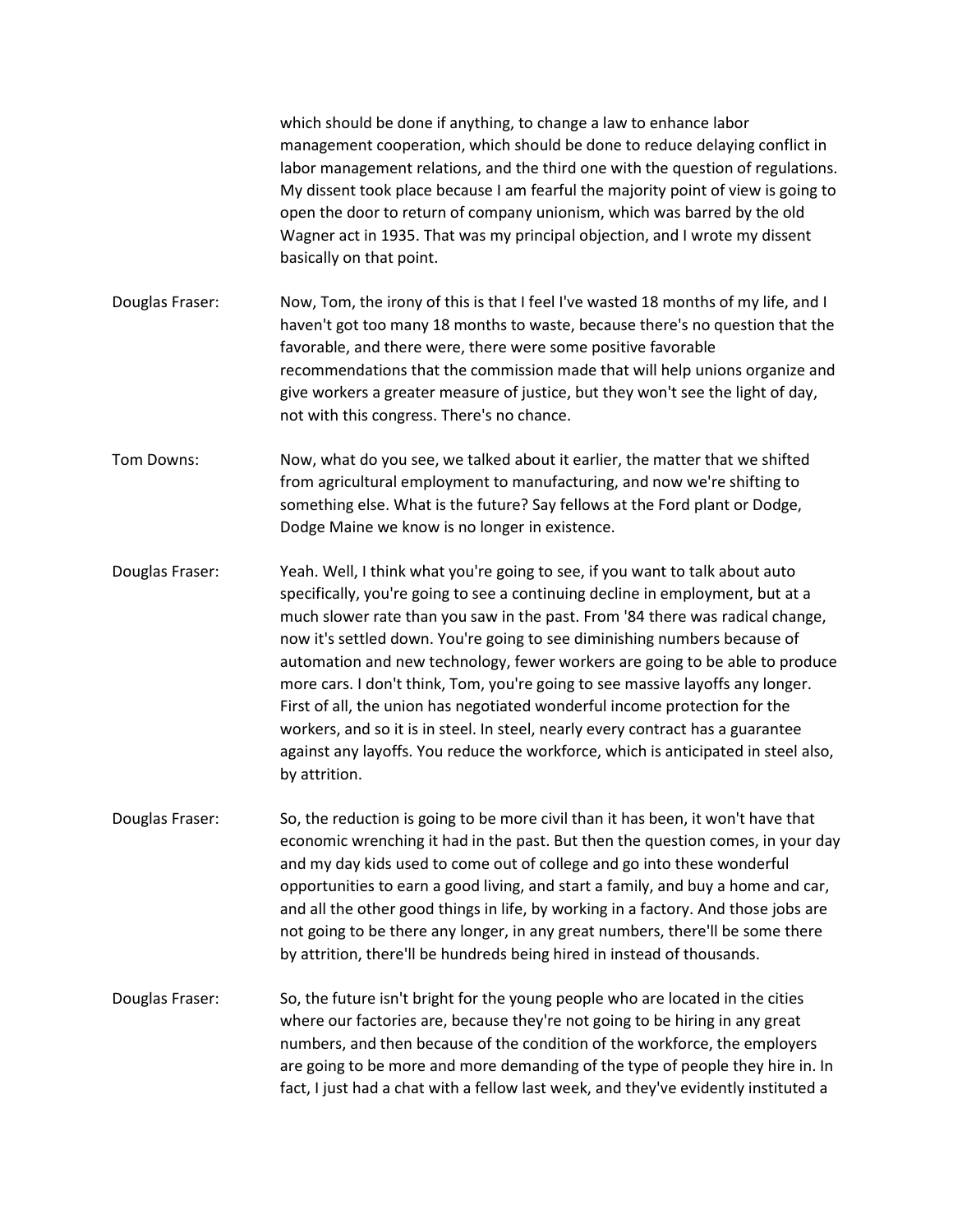new testing procedure in all three companies, Ford, GM, and Chrysler. These are for new people now, who've never worked there before, can't do this to the seniority people, and just its verbal descriptionist test is fairly demanding, and you wonder whether or not they're going to screen out a lot of people.

- Tom Downs: I know some highway construction, when you and I were young you'd see a wheelbarrow and a shovel. Now all you see is this tremendous equipment, probably the fellows running it are getting good union wages, but I guess where are the jobs going to be?
- Douglas Fraser: Well, what you've got to count on is an expanding economy. It's sort of overstated, all new jobs are McDonald's, there's a lot of good service jobs, and that's where it's going to be. And then comes another complication, because the wages relative to steel and auto are relatively low. It means overall that the standard of living of the current generation, rather than what it's been in all of the previous generations, I think at least this century, where the new generation all set a higher standard of living of their predecessor generation, that's not going to happen anymore.
- Tom Downs: Well, that seems very pessimistic. It seems to me if we're increasing productivity, this is economics 101, it should be able to be shared so everybody's a little bit better off.
- Douglas Fraser: Exactly, exactly.

Tom Downs: But you think that's not going to happen in the immediate future?

- Douglas Fraser: I think there's other things entered into it, Tom. It's not only automation, because after all, theoretically, in economic theory, automation allows you to produce more with fewer people, which means you drive down the price of your product, which means that you need more people. In auto, for example, just a couple of quick figures, in a 20-year span '55 to '75, we increased production 74% with 13% more people. Now, while we had this enormous increase in productivity, we still were hiring people because you had an expanding market, because in '55 we had roughly 7 million cars and trucks, and I should say in '55 to '75 we had 12 million, but if the market weren't expanding we'd have had massive unemployment.
- Douglas Fraser: So I think, I'm not optimistic about the standard of living. I think probably jobs will be there, after all we've created, since Clinton took office, 6 million new jobs, but the type of jobs are not going to be as good as they have, particularly for those people who just have a high school education.
- Tom Downs: One thing, we're jumping quite a bit, I'm talking about the matter of union leadership. You came from a union family, certainly worked up in the labor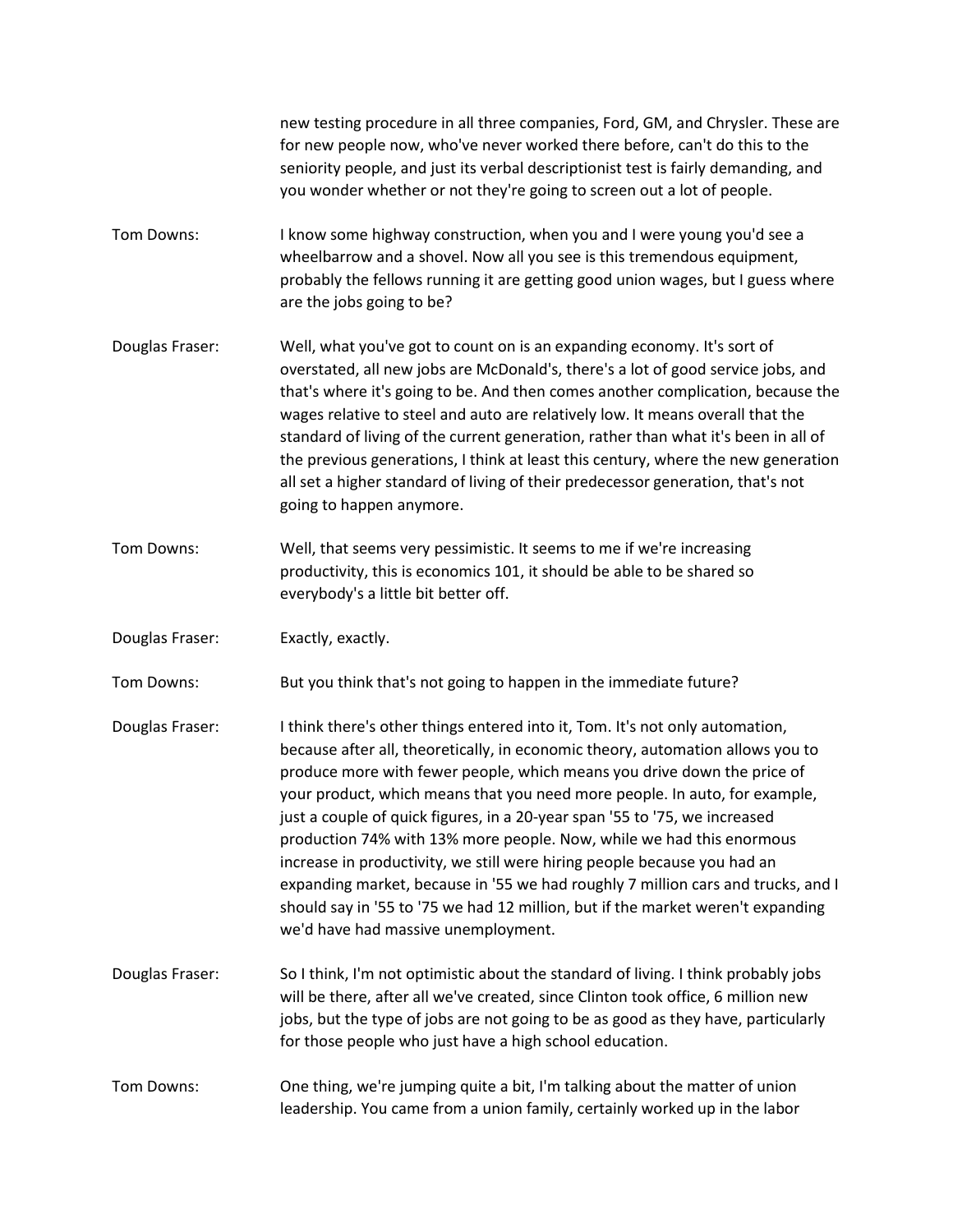movement, I'm thinking of some people I know, like our good friend Irv Bluestone is one of the leading economists, I guess at MIT, and I saw in some place he's advising Gephardt on economics, a very important job. Ken Robinson, a very good friend of both of us, his son's the dean of law school at Wayne University, doing a very good job. Gus Scholle dropped out of high school in the depression, his daughter graduated from Harvard Law School, which is not bad. I think Vic Reuther's, one of his nephews is working for the UAW, and I think you have a son working for the UAW, but where's leadership going to come from in the UAW in the years to come?

- Douglas Fraser: Well, where it has to come from are these people who are now hiring in. I don't have the numbers offhand, but you see, as time goes on auto workers will be leaving by the thousands. They're leaving, they're retiring at an earlier age all the time, and so that's where leadership has to come from, from those new people that are now hiring in. It's the first time in years and years that we've hired in new people. I think it'd be almost an impossible question to answer, except for what's now happening, where new people are coming in. The laid off people, they've all been back, they're absorbed, so what you're going to have from this point forward is new hires.
- Tom Downs: I'm thinking of the period of the thirties, that we had this tremendous unemployment, where we had very competent people, and now a lot of them are getting in the more skilled professional jobs.
- Douglas Fraser: The people coming into the factories now have much higher level of education than we had. I just read a piece at the Windsor plant in Canada, I'm sure there's probably some parallel situation in the United States where fully one third of the new hires, who are hiring over there also, are college graduates. And I hear stories now about people who are college graduates, or a couple of years in college, hiring in, and the other interesting thing is our own international executive board, where we now have three college graduates sitting on the board. Outside of Irv, I can't remember a member of our board being a college graduate.
- Tom Downs: And was Irv on the board? He was head of the GM.

Douglas Fraser: Well yeah, but then he was elected to the board.

Tom Downs: And then he was elected to the board, that's correct.

Douglas Fraser: And I think probably, because certainly Walter Reuther wasn't, Leonard Woodcock wasn't, I wasn't. So what's happening is now in the leadership of the UAW we have college graduates for the first time.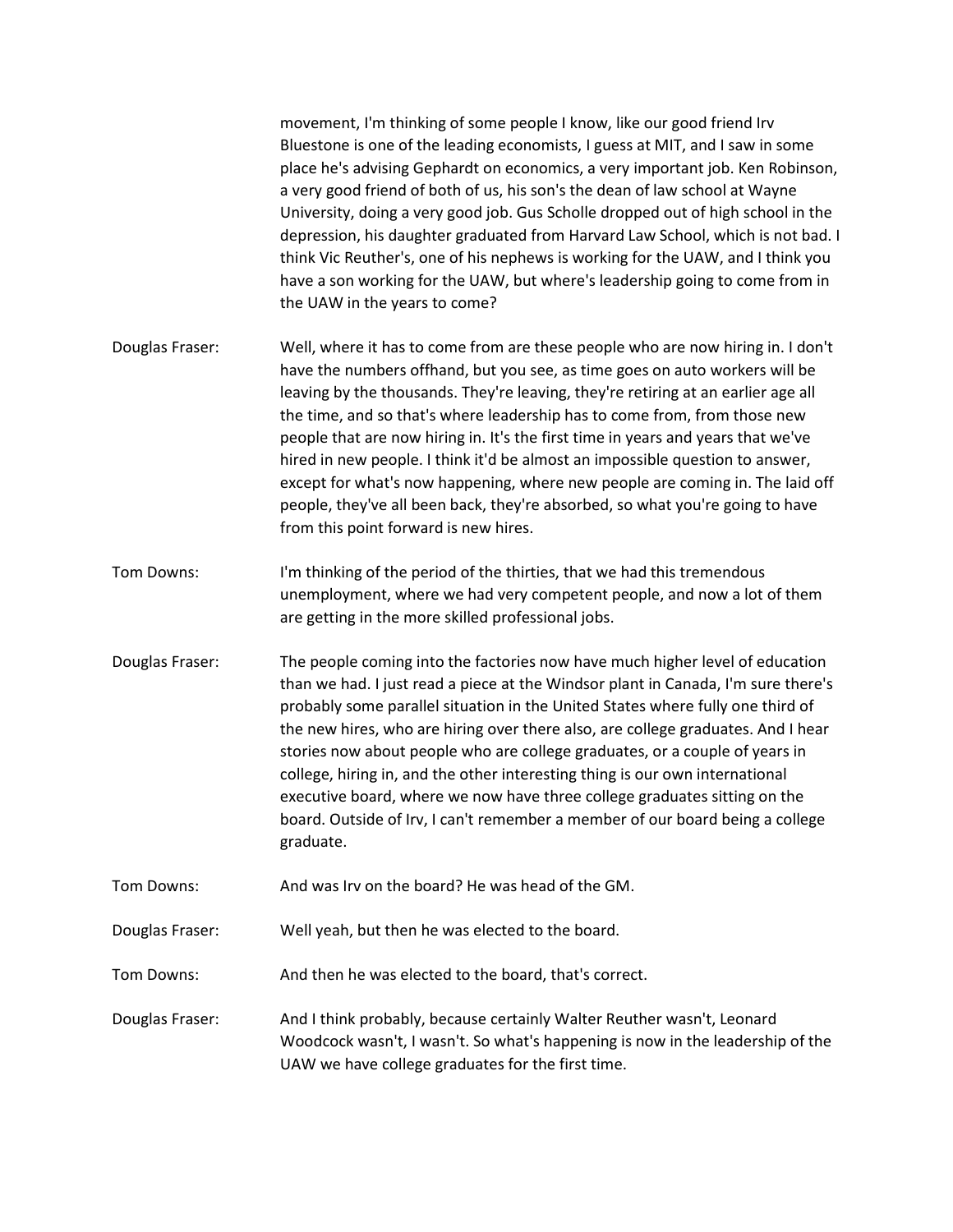| Tom Downs: | Yeah. I want to give a little example of the pragmatism of the labor movement,     |
|------------|------------------------------------------------------------------------------------|
|            | that when I was in college we'd hitch hike up to the Flint sit-down and run        |
|            | coffee and mimeograph and I remember that was the time when the great fear         |
|            | was communism taking over the plant. I remember asking this fellow in the sit-     |
|            | down, I said, "Well, are the workers taking over the means of production?" And     |
|            | he looked at me, kind of dumb college, he parted his hair and showed a great       |
|            | big scar. I said what was it? Well, he'd been on the picket line I think in        |
|            | Hamtramck and the horses, mounted police just cut his skull open. So he said,      |
|            | "I'm inside this plant and there ain't no blankety blank horse going to get at     |
|            | me." Well, I think I learned more there than in any class, that very pragmatism.   |
|            | Now, I've heard many times, the labor movement years back, workers would           |
|            | say, "Keep the union out of politics, keep the politics out of unions." And I know |
|            | you and Walter would talk about the interests of the bread box and the ballot      |
|            | box. You want to tell me a little bit about how the union members were             |
|            | transformed into being more and more interested in political life?                 |
|            |                                                                                    |

- Douglas Fraser: Well, I think probably we hammered away at the proposition that you have less control over your destiny at the bargaining table as time goes on. It's truer today than it was in our time, because so many things are affected by politics. For example, just to name a couple. Healthcare is a horrendous burden at the bargaining table. They don't even have to talk about it in other companies in the world because they have national health insurance. Trade policy, tax policy, all these political policies affect your life, and so you have to be involved in the political life. But I can remember bringing it down to state level, we negotiate SUB benefits, that we eliminated the one week waiting period, had a hell of an impact on that SUB fund. In Indiana, they wouldn't let us integrate it originally, and a couple of other states. So, no matter what you do at the bargaining table, you can make gains with one hand and the state legislature, or the United States congress can take it away from in the other.
- Douglas Fraser: So, I think the workers, and maybe that's a lesson that has to be relearned, however, because I still hear that view. "Well, the union's role in society is to take care of our wages and fringe benefits and working conditions, and politics is a personal thing." Well, of course it's a personal thing, but the person has to understand the impact that politics has on their life.
- Tom Downs: Another example, I've heard the head of your social security department tell how we had certain pensions, and you had the pensions be in addition to social security, which meant the employers wanted to improve social security. Do you want to elaborate how that strategy developed and how it worked out? I think it was a tremendous strategy.

## Douglas Fraser: Well, it was 1950, I was involved in the Chrysler strike, 104 days, and the only issue was funded pensions. We were asking for \$100 a month including social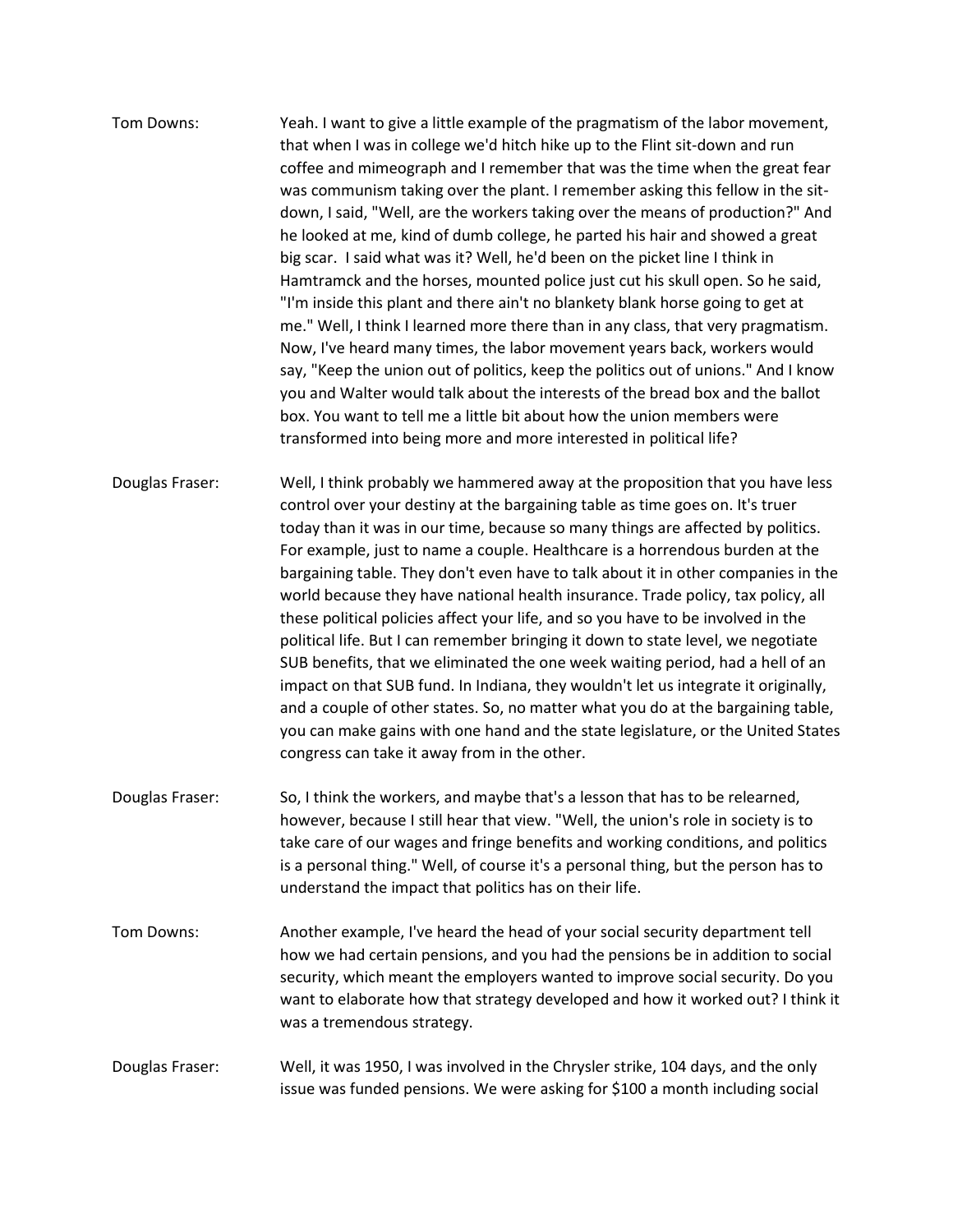security. The corporation was offering \$100 a month including social security, but the issue that divided us, reminds me of the baseball strike, was issue of principle. They're the most difficult issues to solve. Chrysler argued for almost the whole, about 95 of those 104 days, they'd never missed a payroll, they would pay pensions out of the general revenues out of the company. We of course, and thank goodness we did it, we said, "No, we want it guaranteed. We want a funded pension." And based upon subsequent events I'm glad we made that fight. That's a very difficult one, because it's a difficult one to understand. I was there at all those negotiations, it was 104 days, and we were talking about an actuarily sound pension plan. I didn't even know what it meant when we started negotiating.

- Tom Downs: I'd like to go in there a little more. I was about as close to Gus Schollele as you were to Walter Reuther, and when that came about Gus and I said, "How are you going to get people out on strike for the term funded?" Nobody knew what it meant. How did you do that educational job to get people to understand it? And as you said, with the way Chrysler went, you're very glad you had it funded.
- Douglas Fraser: Yeah. Well, let me tell you a little story in connection with that. The strike had to be, oh 60, 70 days old, and it was winter, and we had a rally of the old Plymouth local 51, and the strike would be at least 70 days, and we're all bundled up outside, Walter Reuther was giving a speech, and he says, "The company made the first significant move. They've agreed to set aside \$90 million in a reserve fund." It wasn't a funded fund. He says, "It's a step in the right direction." And some worker in the back says, "Yes, Walter, but is it actuarily sound?" So eventually the workers understood it, but still I don't want to diminish the difficulty.
- Douglas Fraser: But then what happened later on, at the point we integrated \$100 a month including social security, then for the very first time the companies went to congress and tried to increase the social security benefits because they'd have to pay less, and after they did that we separated them again in subsequent negotiations.
- Tom Downs: Yeah. So that, I think that was a tremendous accomplishment.
- Douglas Fraser: The other recollection I had, we didn't negotiate on company property, we refused to because it was bitter. We thought that we were involved in an unnecessary strike, that the corporation shouldn't have taken the strike on this issue, and we're negotiating in old Wardell Sheraton hotel on Woodward and Kirby, and so then the inevitable day comes, we make a settlement, and you're supposed to go down and shake hands with the company for a photo opportunity. And just before we go, there was a room they set aside for that,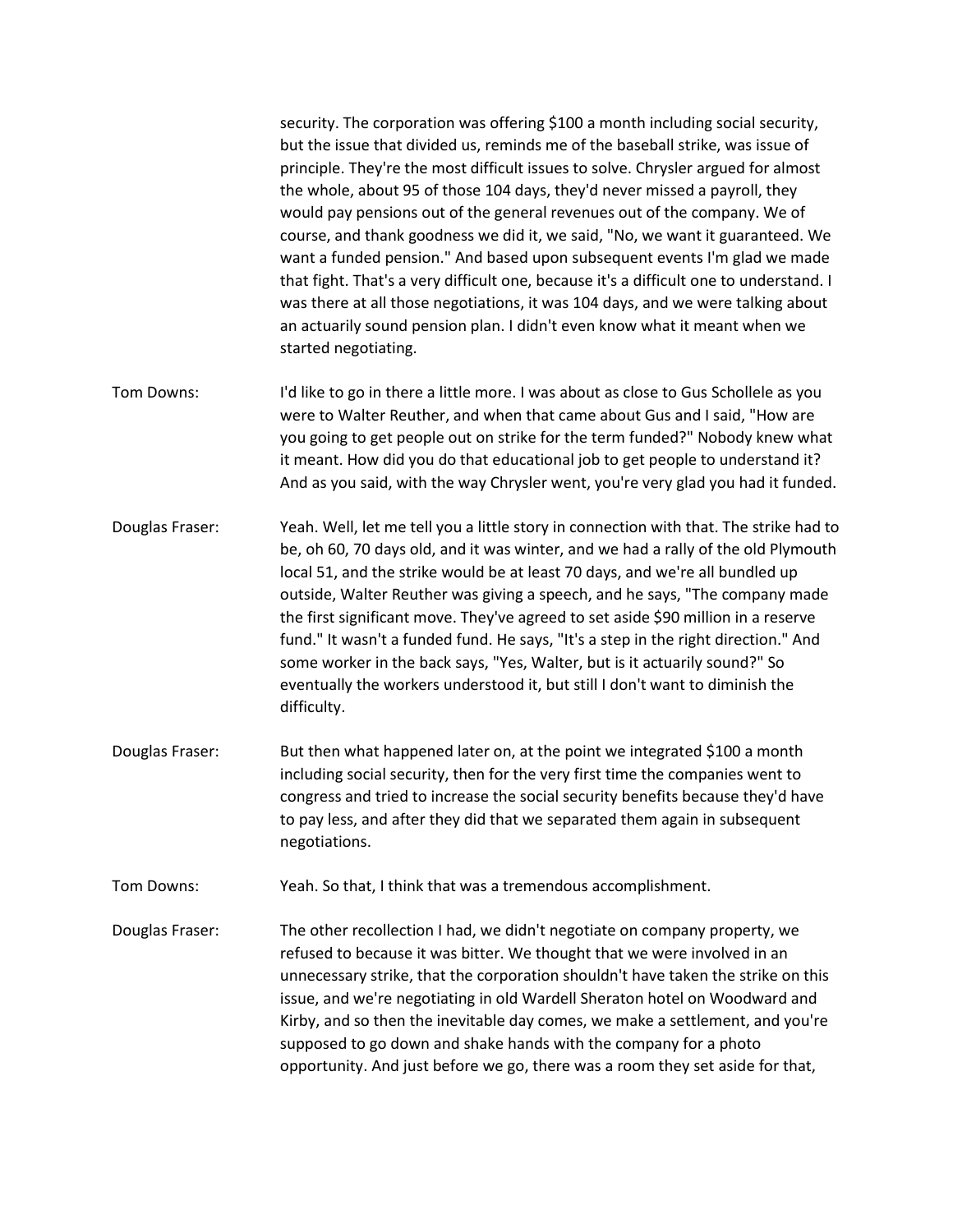and all the photographers were there, there was no TV as I recall, or maybe there was, but in the early days, but a lot of cameras.

- Douglas Fraser: Walter Reuther said, "Look," he said, "I don't think we should engage in this, in these normal traditional handshakes." He says, "They had no right putting us through this, and why don't we just show our disdain and our anger by refusing to shake hands?" So, that's what we did. Now, some people might think, "Well, that's petty." But it made us feel good, I can tell you.
- Tom Downs: Yeah, and I think it is that when you look back at those things that are accepted now that you and I remember, unemployment comp was rocking chair money, anyone who wanted a nickel an hour raise was a communist and that certainly there has been some progress.
- Douglas Fraser: And I must say that the industry leaders are more civil now. I can recall days, and you can too because it's a few decades old perhaps, that people in corporations thought their one task was to maximize profits. It was their only mission, their only responsibility. Well now, as you know, they're involved in civic activities. We still have arguments with them obviously, but they're much better citizens than they once were.
- Tom Downs: Now, what about the whole ecology movement? I remember Jon Lovett I got to know quite well in Michigan manufacturers, "What do you want to do, fish or work?" Then the problem in the labor movement, I was out on a recount out in the state of Washington and the fellows that wanted good ecology, the Union of Lumbermen or Woodwork, whatever they're called, raised some questions. How do you solve this problem of what you and I agree is sound ecology? If Michigan still had forests, what shape we'd be in with the matter of jobs?
- Douglas Fraser: Yeah, and that's just about an irreconcilable conflict, unless you can assure the workers of some guarantee of security. I'll give you another one. Iron mines up in Minnesota. No question, they were polluting its wonderful Lake Superior. It was obvious you had to do something about it, but it would mean closing down the mines. Now you're talking about losing thousands of jobs, impacting on thousands of families. So you have this absolute irreconcilable conflict, unless you can figure out a way to guarantee income security for those families that are affected. Now they did it up in the Redwoods, incidentally. It was very expensive but they were able to do it. Today there's this conflict in Oregon. And sometimes you run into situations where you have this conflict and it's difficult to find a middle ground.

## Tom Downs: I think trees can be harvested so that you can with effort do that. But I don't know about iron ore mining. Can you keep that from polluting?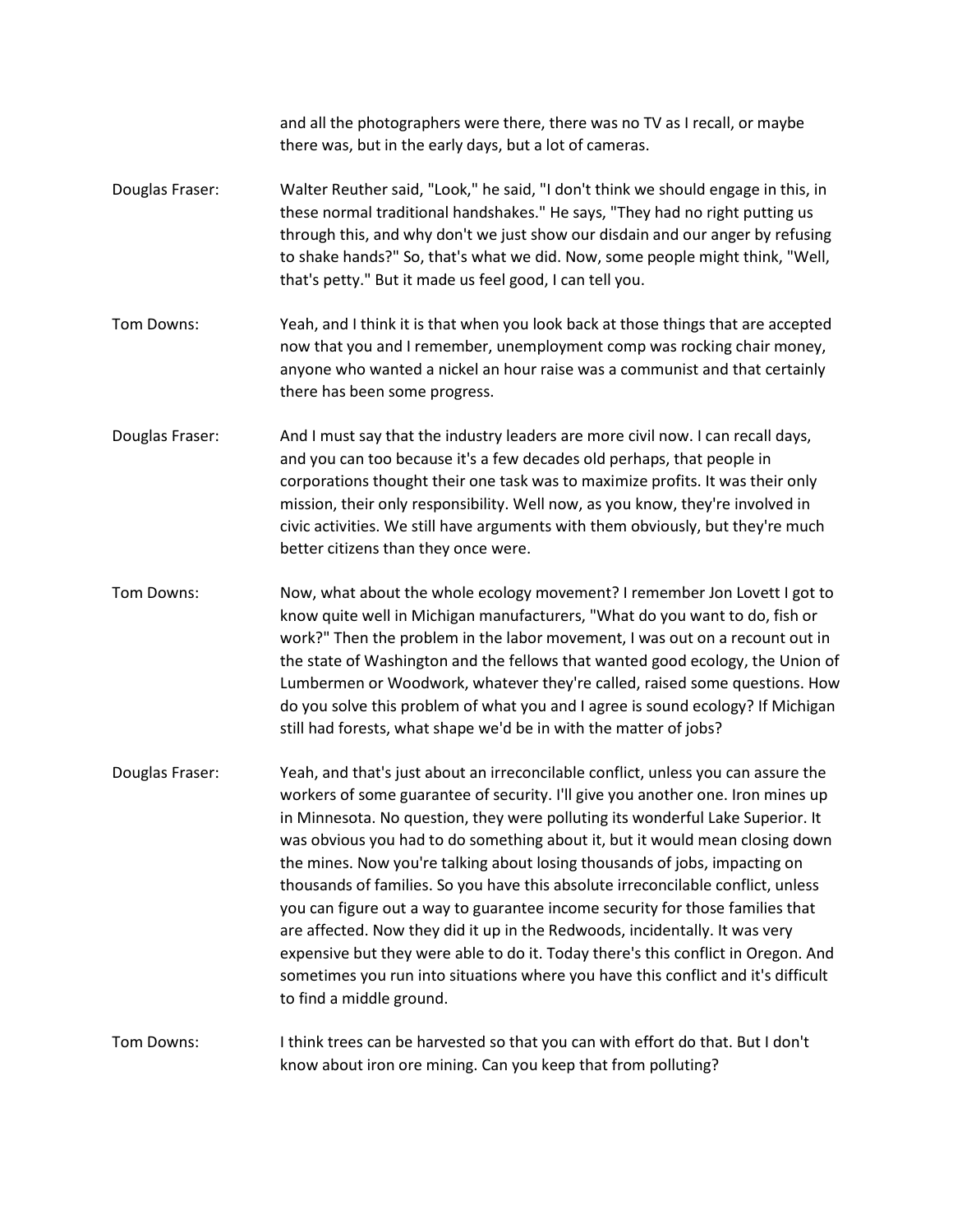| Douglas Fraser: | No, I don't think so. I think you have to do one or the other. You have to shut it<br>down or maybe with technology, down the road, you'll be able to do it as we've<br>done with smokestacks. We've greatly reduced the harm that they're doing.<br>They're still polluting our environment but we're making progress there. But it's<br>very expensive. But if the choice is between the environment and losing jobs,<br>you're in for a very, very difficult struggle. |
|-----------------|---------------------------------------------------------------------------------------------------------------------------------------------------------------------------------------------------------------------------------------------------------------------------------------------------------------------------------------------------------------------------------------------------------------------------------------------------------------------------|
| Tom Downs:      | It's the old story if you're the woodcutter there's one Sequoia left and your<br>family's starving or freezing, what are you going do?                                                                                                                                                                                                                                                                                                                                    |
| Douglas Fraser: | Right.                                                                                                                                                                                                                                                                                                                                                                                                                                                                    |
| Tom Downs:      | So those are some problems.                                                                                                                                                                                                                                                                                                                                                                                                                                               |
| Douglas Fraser: | Or trying to preserve the snail darts, or the bird out in Oregon.                                                                                                                                                                                                                                                                                                                                                                                                         |
| Tom Downs:      | The spotted owl.                                                                                                                                                                                                                                                                                                                                                                                                                                                          |
| Douglas Fraser: | Spotted owl, yeah.                                                                                                                                                                                                                                                                                                                                                                                                                                                        |
| Tom Downs:      | Do you want a spotted owl or do you want to eat? You can't eat the spotted<br>owl.                                                                                                                                                                                                                                                                                                                                                                                        |
| Douglas Fraser: | The worker might say, "Well I'll give you a plate of spotted owl."                                                                                                                                                                                                                                                                                                                                                                                                        |
| Tom Downs:      | I go back to that fellow, the Flint sit-down I saw, that had his head cut open. It<br>was very pragmatic. Would you agree generally the American worker is more<br>pragmatic than ideological?                                                                                                                                                                                                                                                                            |
| Douglas Fraser: | Oh yes. Yeah, I think we're less political, unfortunately I think. But I can see the<br>difference. Forget about the European and their tradition and their history and<br>their involvement in political parties. But I can see a difference between the<br>United States and Canada.                                                                                                                                                                                    |
| Tom Downs:      | Tell us more about that.                                                                                                                                                                                                                                                                                                                                                                                                                                                  |
| Douglas Fraser: | Well, probably because of their European heritage. We have a European<br>heritage too, but maybe theirs is newer. I don't like to say this, but Canada is a<br>more caring, compassionate, sharing society than we are in the United States. I<br>don't get any pleasure saying that. But I think that happens to be the case.                                                                                                                                            |
| Douglas Fraser: | I believe that on that score we've deteriorated in the last 12 years when the<br>gospel of greed and the mark of a successful person was how much economic<br>wealth you could accumulate. I think our standards were corrupted. But I think                                                                                                                                                                                                                              |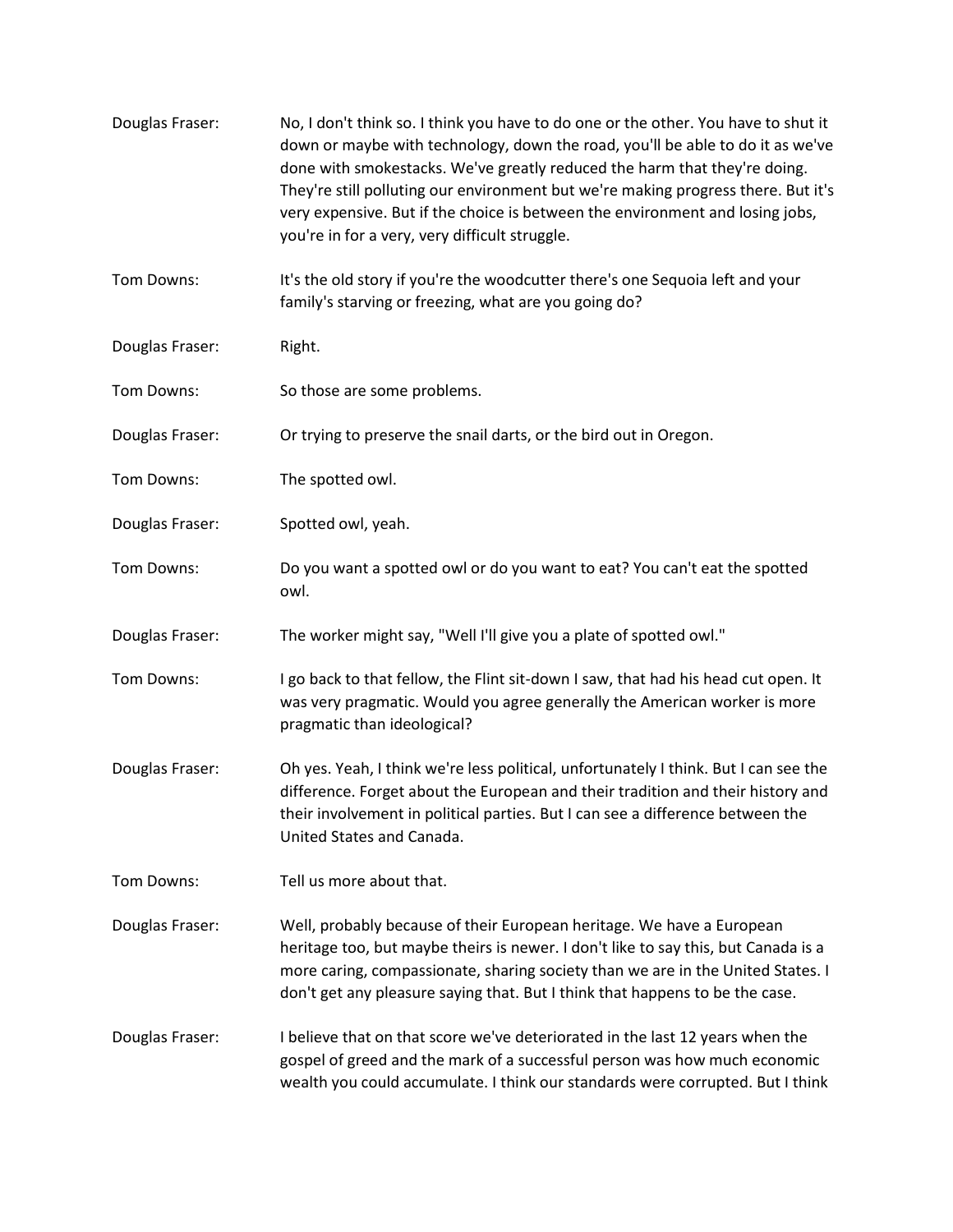we have to be concerned about that, because I don't think we're really as caring and neighborly and understanding as we were a couple of decades ago.

- Tom Downs: Well you and I went through the depression period where there was I think a much closer common bond of people. We were all in the same boat. But what do you do about it, Doug? We agree on the problem.
- Douglas Fraser: Well I, again reluctant to say this, but hopefully you could correct it by education. That would be the way to do it. You'd have to start in the schools and have to worry about the curriculum. There's a big argument in Michigan about curriculum. But we'd have to I think teach kids a sense of fairness, a sense of caring for each other and compassion. Absent that, maybe the turn won't come until we have another economic decline. I mean a serious economic decline. Now that's a hell of a way to get educated. But you and I went through the worst in the history of this country.
- Douglas Fraser: I share your view. I remember those days well, Tom. I was 13, 14, 15 during those years, lived in a neighborhood where everybody was laid off, all auto workers including my father. And yet there was this neighborliness and togetherness. Maybe it's because everybody was in the same boat.
- Tom Downs: I hope we don't have to pay that price to get it.
- Douglas Fraser: As you know, I think that was a very important part of our education.
- Tom Downs: It was. I think we still have depression scars. Maybe they're good and maybe they're bad. Now a couple other things to jump on, Lani Guinier's written about how there should be shared power. Her example is that kids are playing, four want to play tag and five want to play hide and seek. So they take turns, which sounds reasonable, but you went through the factional days of the UAW. Would it have been possible to sense there was shared power that each group within the UAW had a certain number of seats on the board, but did they fight like cats and dogs or am I being too cynical?
- Douglas Fraser: No, I think that kind of factionalism, I think the membership suffered during that period because everybody concentrated on the politics and not on the people, not on the programs and principles. I think those kind of politics are destructive. I think the best you can get, if it isn't a bitter fight, the best you can get is absolute gridlock. And I don't think that's the way democracy should work. I think the majority has to rule.
- Douglas Fraser: One of my big arguments is rule 22 in United States Senate, the filibuster rule, where a majority can't work their will. We lost the strike replacement issue and campaign reform issue just to the last Congress. Now, we of course are using it against the Republicans. But despite that, it's unfair. It's undemocratic.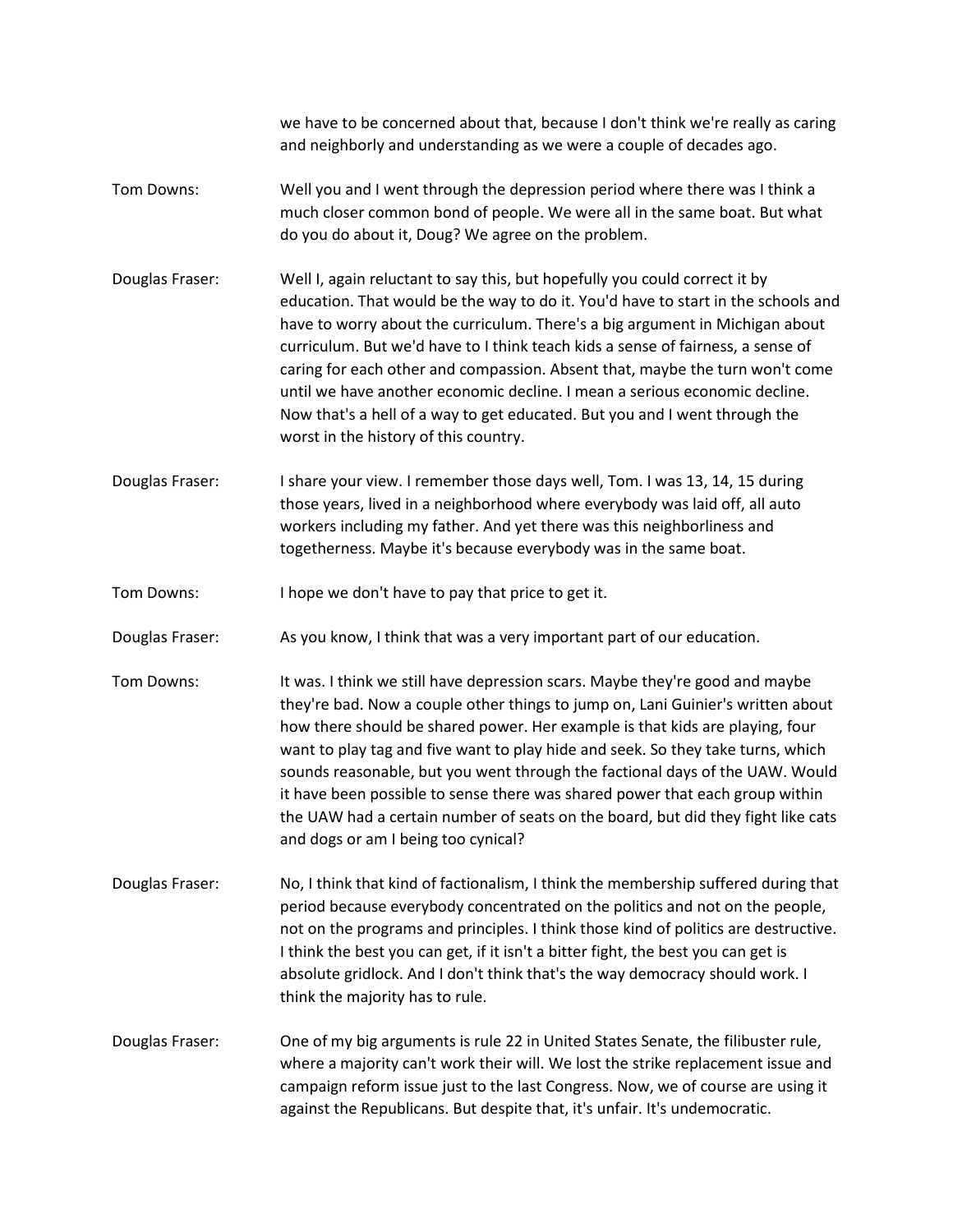| Tom Downs:      | I think the Senate has had an apportionment problem. Nevada has two<br>senators, Michigan and New York do. Certainly the Supreme Court's done a lot<br>on legislating for the state legislature's apportionment.                                                                                                                                                                                                                                                                                                                                                                                                                                                                                                      |
|-----------------|-----------------------------------------------------------------------------------------------------------------------------------------------------------------------------------------------------------------------------------------------------------------------------------------------------------------------------------------------------------------------------------------------------------------------------------------------------------------------------------------------------------------------------------------------------------------------------------------------------------------------------------------------------------------------------------------------------------------------|
| Douglas Fraser: | But I think, if I might inject Tom, I think Gus Scholle and perhaps Ted Sachs<br>deserve a great deal of credit in the old reapportionment fight. They more than<br>any other individuals took that fight to the Supreme Court and got some sense<br>out of it.                                                                                                                                                                                                                                                                                                                                                                                                                                                       |
| Tom Downs:      | Right.                                                                                                                                                                                                                                                                                                                                                                                                                                                                                                                                                                                                                                                                                                                |
| Douglas Fraser: | I can remember well reading the decision. I remember Justice Frankfurter say,<br>"Well we shouldn't get involved in that. It's a thicket." And thank god the<br>Supreme Court did get involved. At least we've got some equity on the House of<br>Representative side. We don't have it on the Senate side because that's built<br>into our Constitution. But I think that was one of the most important political<br>fights that the labor movement ever advanced.                                                                                                                                                                                                                                                   |
| Tom Downs:      | And I think Ted Sachs gets a lot of the legal credit. I think the one that really<br>deserves the credit is Gus Scholle who was a high school dropout. In fact, there's<br>a little history on that, that Mennen Williams had won big and the Senate ended<br>up killing everything. It was I think two to one Republican, and the committees<br>were about four to one Republican. They'd pick the dumbest Democrat to be on<br>the key committee, which was kind of hard to find at times. But Gus had me<br>count up the number of people that voted Democrat and Republican. And even<br>though the Republicans had the Senate two to one, more people had voted for<br>our Democrat senator than the Republican. |
| Douglas Fraser: | Well Gus used to have, I remember well, a tree stump speech. He used to vote<br>tree stumps rather than people.                                                                                                                                                                                                                                                                                                                                                                                                                                                                                                                                                                                                       |
| Tom Downs:      | He had that sense that many legal scholars didn't. That somehow or other if it<br>got to the US Supreme Court it would not say that a tree stump equaled a<br>person.                                                                                                                                                                                                                                                                                                                                                                                                                                                                                                                                                 |
| Douglas Fraser: | Yeah, that's right. That was a great fight. It's very important.                                                                                                                                                                                                                                                                                                                                                                                                                                                                                                                                                                                                                                                      |
| Tom Downs:      | And Ted Sachs gets a lot for the legal end, a lot of the credit. But I think Gus was<br>the real guy.                                                                                                                                                                                                                                                                                                                                                                                                                                                                                                                                                                                                                 |
| Douglas Fraser: | Gus was the mover. Ted wouldn't have been to argue it unless Gus had<br>formulated the position.                                                                                                                                                                                                                                                                                                                                                                                                                                                                                                                                                                                                                      |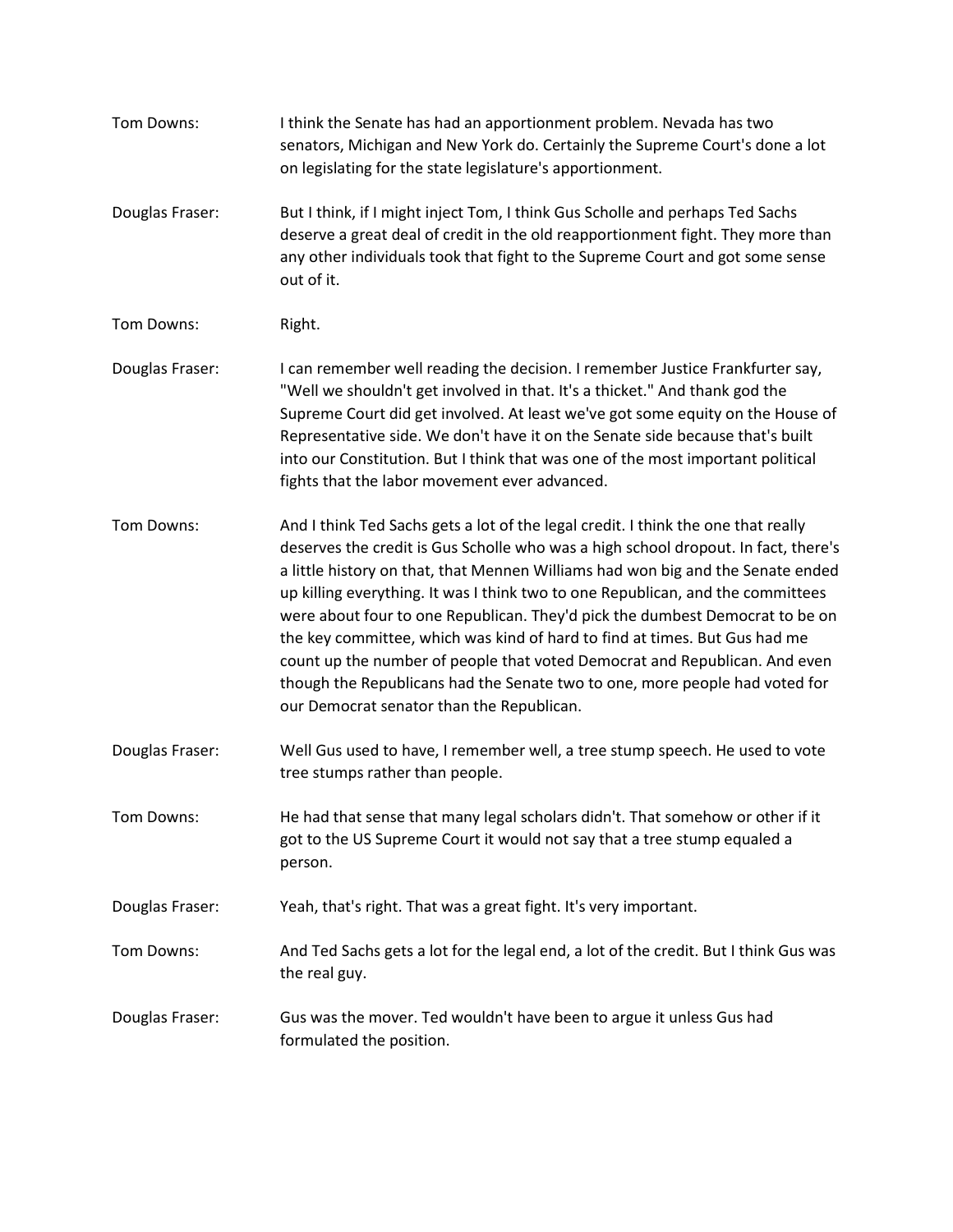| Tom Downs:      | Now I think Walter was more, if I differentiate Walter and Gus, and I'm going to<br>talk to Irv Bluestone about this, I'd say Walter was global and Gus was worker<br>Michigan union.                                                                                                                                                                                                                                                                                                                                                                                                                                                                            |
|-----------------|------------------------------------------------------------------------------------------------------------------------------------------------------------------------------------------------------------------------------------------------------------------------------------------------------------------------------------------------------------------------------------------------------------------------------------------------------------------------------------------------------------------------------------------------------------------------------------------------------------------------------------------------------------------|
| Douglas Fraser: | Yeah.                                                                                                                                                                                                                                                                                                                                                                                                                                                                                                                                                                                                                                                            |
| Tom Downs:      | Would you want to comment on that, the relation of the two?                                                                                                                                                                                                                                                                                                                                                                                                                                                                                                                                                                                                      |
| Douglas Fraser: | Well, I don't know if you can compare Gus or anyone else. Walter Reuther was a<br>very unusual man, Tom. He was, and I never use this word recklessly, I rarely use<br>it, but I think he's close to being genius. He was interested in the whole world.<br>He used to talk about, "You can't make progress at the expense of the<br>community. You can only make progress with the community." The community<br>to him was not the community in which we lived only, but the community of the<br>country, the community of the world. He had this global view. It's interesting to<br>think what his position would be now, but he was an absolute free trader. |
| Tom Downs:      | Yeah.                                                                                                                                                                                                                                                                                                                                                                                                                                                                                                                                                                                                                                                            |
| Douglas Fraser: | He thought it was our responsibility to help the under-privileged and poor<br>nations of the world lift themselves up. But, each in their own way, served the<br>union well. Both were great leaders in their own way.                                                                                                                                                                                                                                                                                                                                                                                                                                           |
| Tom Downs:      | They came out of the same place. But I think you're right that Walter had more<br>of a global. I remember this, that he wanted to use the interest on the strike<br>fund to organize internationally. Do you remember that?                                                                                                                                                                                                                                                                                                                                                                                                                                      |
| Douglas Fraser: | Yeah.                                                                                                                                                                                                                                                                                                                                                                                                                                                                                                                                                                                                                                                            |
| Tom Downs:      | That was one of the few things he wasn't able to get through the convention.<br>Am I right on that? He tried to.                                                                                                                                                                                                                                                                                                                                                                                                                                                                                                                                                 |
| Douglas Fraser: | Yeah, well we eventually did. I'm glad to say it was during my watch in 1980, we<br>took half of the interest from the strike fund to spend on three functions,<br>organizing, communication, and education.                                                                                                                                                                                                                                                                                                                                                                                                                                                     |
| Tom Downs:      | Yeah.                                                                                                                                                                                                                                                                                                                                                                                                                                                                                                                                                                                                                                                            |
| Douglas Fraser: | Of course interest, because our strike fund is so huge. It generates a hell of a lot<br>of revenue. So it's a very meaningful change we made in 1980. But, you know,<br>people sort of get, you know, revision is history.                                                                                                                                                                                                                                                                                                                                                                                                                                       |
| Douglas Fraser: | Walter didn't always get his own way with the board. That was particularly true<br>when it came to some incumbents who Walter thought shouldn't be<br>incumbents. But, the board sort of rallies around each other, you know.                                                                                                                                                                                                                                                                                                                                                                                                                                    |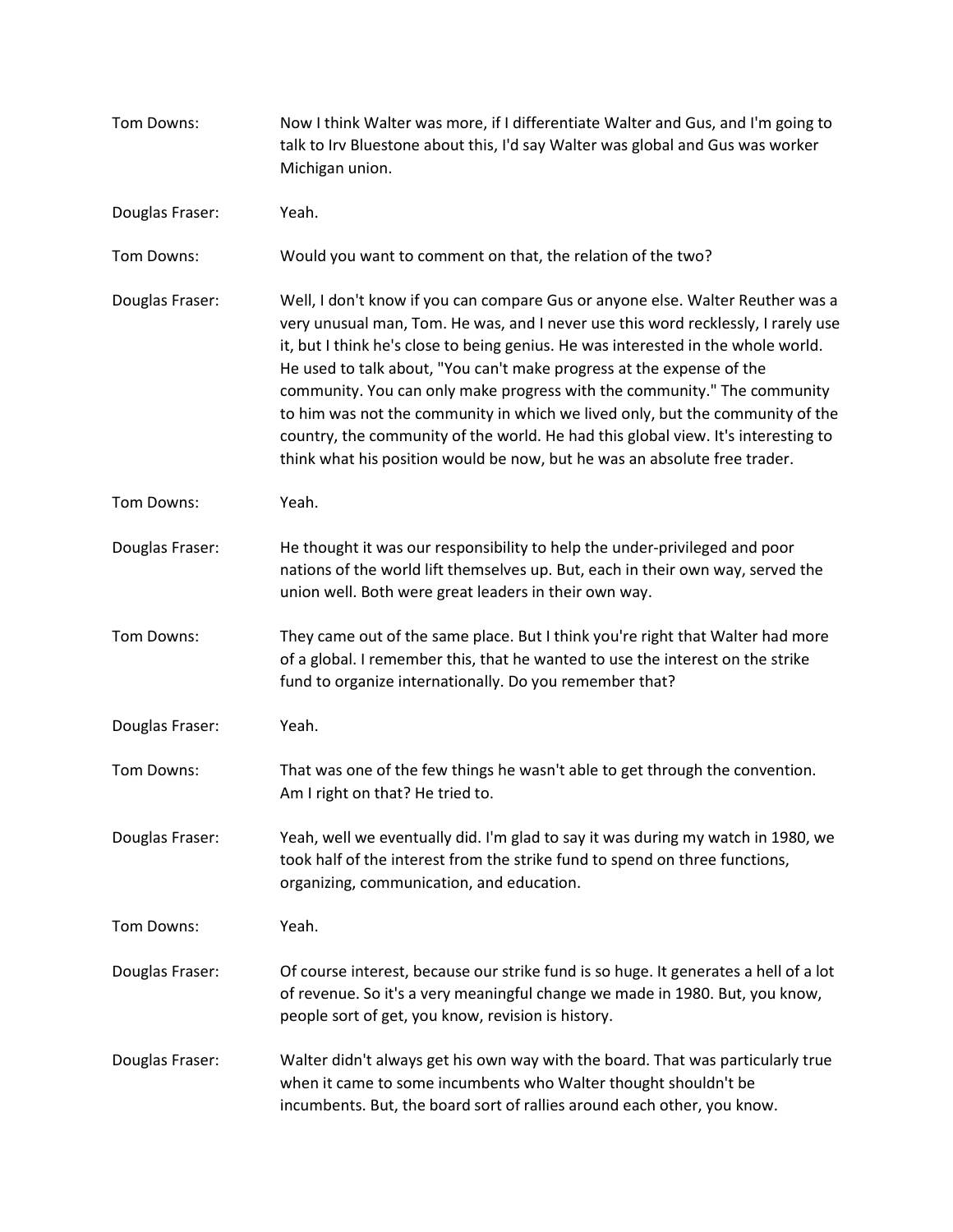- Douglas Fraser: He's a man of tremendous principle. Of course, he had this great gift of articulation, and he could bring people along.
- Tom Downs: Well, and I think He got good contracts. He got good grievance procedure. And, he acted internationally, in that combination.
- Douglas Fraser: You make a very, very important point. We had a regional director who was involved in anti-Vietnam movement. Nobody quarreled with that. But he spent nearly all of his time demonstrating with the Hollywood stars. And Walter says, "You know I agree with your position. But the first thing you have to do is take care of the members needs, and then they'll allow you to do these things." For example, when we marched with Martin Luther King in the south, and I'm sure our white membership could have strung us up, except for they thought well it negotiates good contracts. We'll allow for this deviant conduct. So they allow you to do things and take unpopular positions, exactly because... you said it, because you deliver on a collective bargaining realm.
- Tom Downs: There's a regional director, I think, from California that just let grievances pile up. The membership, the first job is to take care of the grievances and the good contracts.
- Douglas Fraser: Right.

Tom Downs: Now what about NAFTA? What's happening on it?

- Douglas Fraser: I think the NAFTA thing has changed dramatically since it was enacted. First of all, I think the argument is as one sided as people thought. But obviously with the collapse of the peso, NAFTA at least in the short run, is going to prove to be detrimental to the American workers.
- Tom Downs: Yeah. Now, the argument was jobs, I think somebody said Chrysler was making engine blocks in Mexico? That there's already that using. What's the answer to that? It isn't simply a smooth Hawley tariff. And yet, if you open the boarders completely, you aren't going to have a \$10 or \$20 hour man or woman compete with a dollar and hour person.
- Douglas Fraser: Well the hope is, and the theory is, in the long run it'll work out. I told the story during the NAFTA debate, Lord Kings the great English economist, he was talking about the short term and the long term. He says, "In the long term we're all dead."

Tom Downs: Yeah, yeah.

Douglas Fraser: And again I think about Walter during these times, because he was a great internationalist as you point out. The way it should work out and the way it's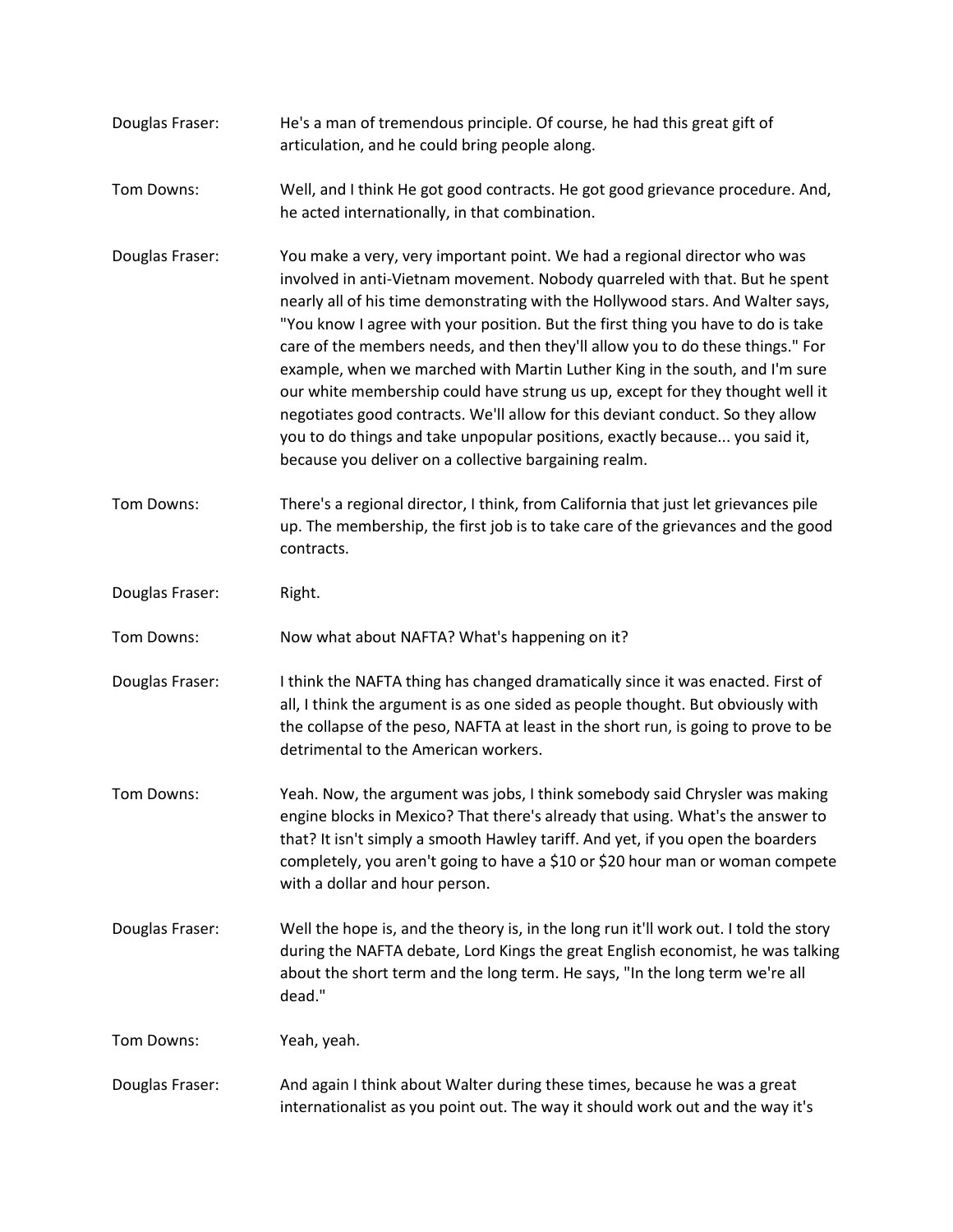worked out over the ages is, that these newly developing countries will develop. The workers will get higher, and higher, and higher wages, and they'll be customers of your products.

- Douglas Fraser: I suppose in recent history the nations you look at is the Asian nations. I remember when we used to complain bitterly about the Japanese wages. Now they're higher than ours. That would hopefully be the case in Mexico. But in the meantime I don't think you can just let them ravage our industries. Certainly they're entitled. If they build auto plants to supply their own market, you know, that would be one thing.
- Douglas Fraser: Now, during the whole NAFTA debate, you see, the auto companies argued that they would sell more products to Mexico than vice versa, and that was happening until the collapse of the peso. Now the reason it happens in auto, and auto, it could be very different. I think in textile there's no question about it. The detriment to textile workers union. But auto, because of the nature of the business, if you build a plant that produces less than 300 thousand cars a year you'll lose money.
- Douglas Fraser: So, because that market is so much smaller, they can't build a van plant and these specialty plants that supply that market. So the theory was, well we'll sell those types of products to Mexico, and it was working that way the first few months of NAFTA but now it's collapsed.
- Douglas Fraser: So, the labor movements complaint is not that we should put up barriers at our boarders, but our government should have something to say about the environmental conditions and the labor conditions.
- Tom Downs: Both labor and environment?
- Douglas Fraser: Labor and environment.
- Douglas Fraser: But then, there's always these shifts. After all this country was once an agricultural nation, as you know. Then we had an opportunity to export and develop.
- Tom Downs: And somebody could argue it's high tariff's that helped industrialize America.
- Douglas Fraser: Well sure. Absolutely.
- Tom Downs: Now let's get back on this other political. We talked about that the Republican in Detroit has as much representation as a Democrat in Traverse City. Do you want to go into a little more into that? How would you solve that problem? Or, just the winner take all and let it work out the way it works?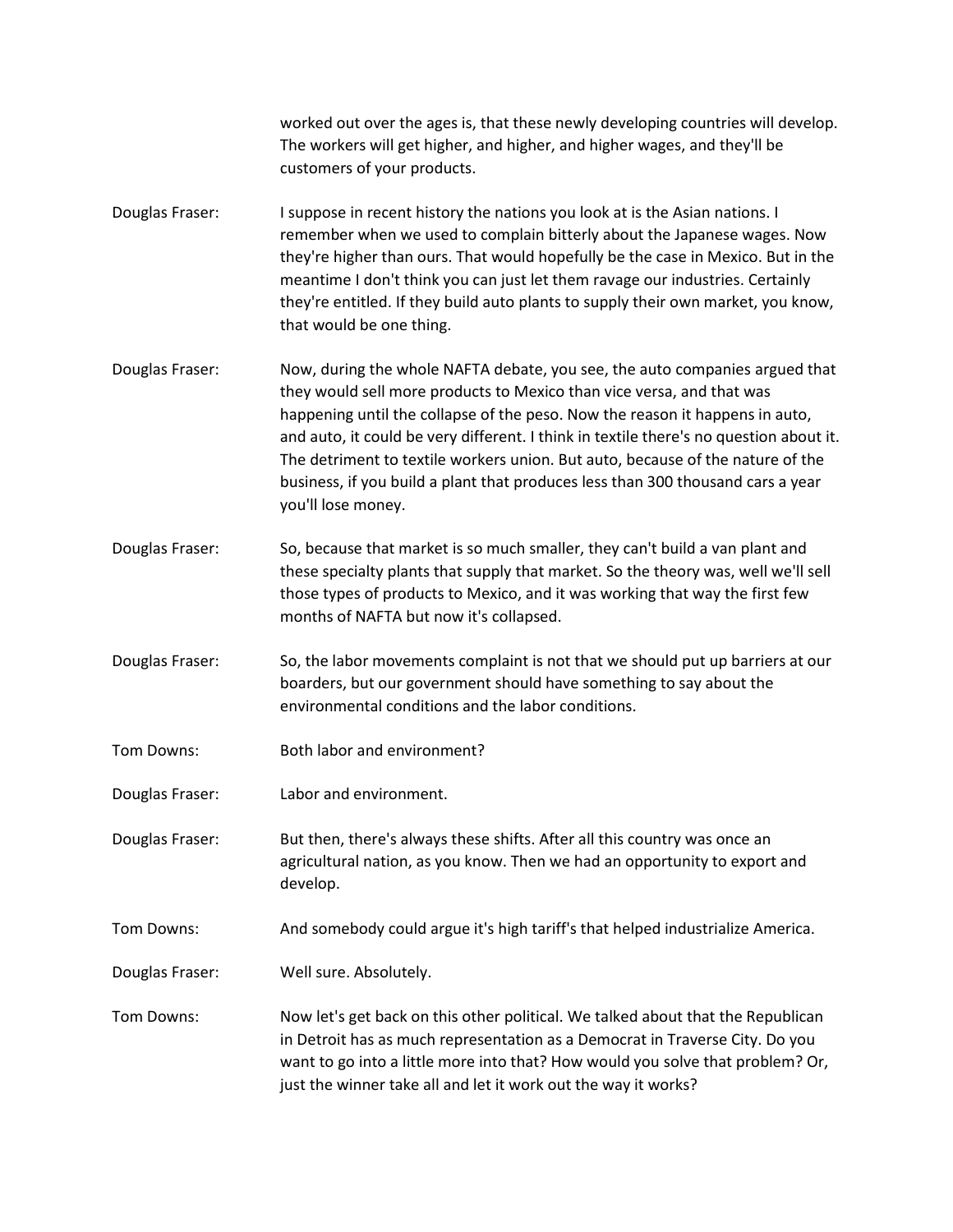| Douglas Fraser: | Yeah, I don't see any solution. Internally in Detroit what you could do is let<br>counsel by districts random at large. But in terms of a state office, I see no<br>solution unless you're willing to alter, what I believe, is sort of fundamental in a<br>democracy and that's the majority rule.                                                                                                                                                                                               |
|-----------------|---------------------------------------------------------------------------------------------------------------------------------------------------------------------------------------------------------------------------------------------------------------------------------------------------------------------------------------------------------------------------------------------------------------------------------------------------------------------------------------------------|
| Douglas Fraser: | This last election, last November the 8th, I think was a disastrous defeat in the<br>political life a democratic society when you lose as we do there's a price to pay.                                                                                                                                                                                                                                                                                                                           |
| Tom Downs:      | When you lose, you lose.                                                                                                                                                                                                                                                                                                                                                                                                                                                                          |
| Douglas Fraser: | And we're going to pay that price.                                                                                                                                                                                                                                                                                                                                                                                                                                                                |
| Tom Downs:      | Now some states try this proportional representation. I've mentioned<br>constitutional convention. The one fellow Mel Nord, who was an engineer,<br>lawyer, wanted to So you have two people elected from a district, and each<br>vote, the number of votes he got. So you kind of like have to have a racetrack<br>tote board that totaled it up. I kind of like the idea to try it in one House, but<br>that never got off the ground. I think we are pretty wedded to the winner takes<br>all. |
| Douglas Fraser: | Yeah to the system.                                                                                                                                                                                                                                                                                                                                                                                                                                                                               |
| Tom Downs:      | I think there's more on single districts, and the U.S. Supreme Court's been<br>moving in that direction.                                                                                                                                                                                                                                                                                                                                                                                          |
| Douglas Fraser: | So then you say, then you win an election and you're frustrated because of the<br>system. And the majority again couldn't work their will.                                                                                                                                                                                                                                                                                                                                                        |
| Douglas Fraser: | So, that's a very, very radical change, and I'd want to think about that a long,<br>long time.                                                                                                                                                                                                                                                                                                                                                                                                    |
| Douglas Fraser: | You know, the federal system is sort of skewed anyway Tom, because the<br>founding fathers, in order to put the nation together, in order to form a union,<br>had to make this tremendous concession. I think it's called The Connecticut<br>Compromise, where each state gets two senators.                                                                                                                                                                                                      |
| Tom Downs:      | Yeah.                                                                                                                                                                                                                                                                                                                                                                                                                                                                                             |
| Douglas Fraser: | I live in a county. I live in Oakland County. It's larger in population than a lot of<br>states that have two senators.                                                                                                                                                                                                                                                                                                                                                                           |
| Tom Downs:      | Right.                                                                                                                                                                                                                                                                                                                                                                                                                                                                                            |
| Douglas Fraser: | Two United States Senators.                                                                                                                                                                                                                                                                                                                                                                                                                                                                       |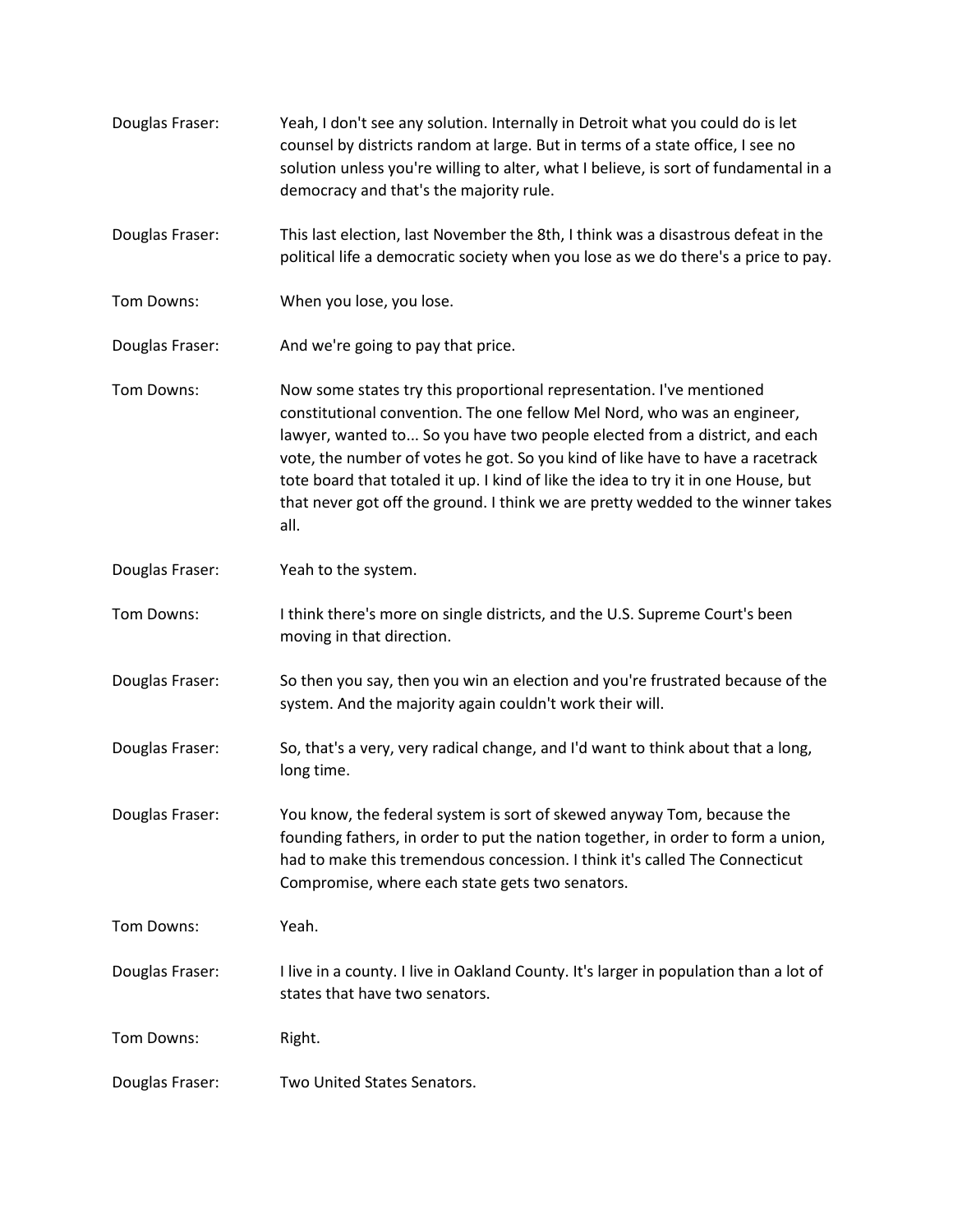| Tom Downs:      | Right.                                                                                                                                                                                                                                                                                                                                                                                                                                                                                                                                                                                                                                                                            |
|-----------------|-----------------------------------------------------------------------------------------------------------------------------------------------------------------------------------------------------------------------------------------------------------------------------------------------------------------------------------------------------------------------------------------------------------------------------------------------------------------------------------------------------------------------------------------------------------------------------------------------------------------------------------------------------------------------------------|
| Douglas Fraser: | So, that was a great concession. And somebody who's building a democratic<br>model would think that's ridiculous.                                                                                                                                                                                                                                                                                                                                                                                                                                                                                                                                                                 |
| Tom Downs:      | Yeah.                                                                                                                                                                                                                                                                                                                                                                                                                                                                                                                                                                                                                                                                             |
| Douglas Fraser: | But here we are, it's so ingrained in the system that I don't think you can change<br>it. So I think if you're going to tilt you should tilt the other way of pure<br>democracy.                                                                                                                                                                                                                                                                                                                                                                                                                                                                                                  |
| Tom Downs:      | The funny thing is, all us knee-jerk liberals You know one person, one vote.<br>Congress is that now. Hopefully the Senate will hold back some of the things the<br>Congress did. So, part of this is who's ox is gored I think.                                                                                                                                                                                                                                                                                                                                                                                                                                                  |
| Douglas Fraser: | Well, except Tom, and I mean this. I get so repulsed, particularly in the last few<br>years. The filibuster rule, rule 22 came into being in 1917. When it came into<br>being maybe one filibuster a year, two filibusters. We're victimized by the<br>Republicans who are in the minority in the Senate. I forget how many, over 100<br>in a short span, and they absolutely crippled the majority.                                                                                                                                                                                                                                                                              |
| Tom Downs:      | We made it so much easier.                                                                                                                                                                                                                                                                                                                                                                                                                                                                                                                                                                                                                                                        |
| Douglas Fraser: | Oh yeah.                                                                                                                                                                                                                                                                                                                                                                                                                                                                                                                                                                                                                                                                          |
| Tom Downs:      | It used to be there had to be a real filibuster, where people would go around<br>the clock and they would see it.                                                                                                                                                                                                                                                                                                                                                                                                                                                                                                                                                                 |
| Douglas Fraser: | Right.                                                                                                                                                                                                                                                                                                                                                                                                                                                                                                                                                                                                                                                                            |
| Tom Downs:      | Now you just say I'm going to filibuster and it stops everything.                                                                                                                                                                                                                                                                                                                                                                                                                                                                                                                                                                                                                 |
| Douglas Fraser: | Yeah, you've got to get 60 votes. Then you run on parallel tracks. You legislate<br>on one set of bills, and filibuster on the same day.                                                                                                                                                                                                                                                                                                                                                                                                                                                                                                                                          |
| Tom Downs:      | Right.                                                                                                                                                                                                                                                                                                                                                                                                                                                                                                                                                                                                                                                                            |
| Douglas Fraser: | You filibuster in the morning and legislate in the afternoon. I said because it was<br>so frustrating, particularly when you're in the majority, that what we should do<br>or what the leadership of the house, because the American people are just not<br>educated to this anymore. A real filibuster's not taking place. I said, "If they'd<br>have round the clock, seven days a week filibuster, then the American people<br>would see it now on C-SPAN. We didn't have C-SPAN before. They'd say, "This is<br>ridiculous. We've got to change the rules." Now, Mitchell, who was then the<br>Majority Leader said, threatened to do it at one time, it is a pity. It was an |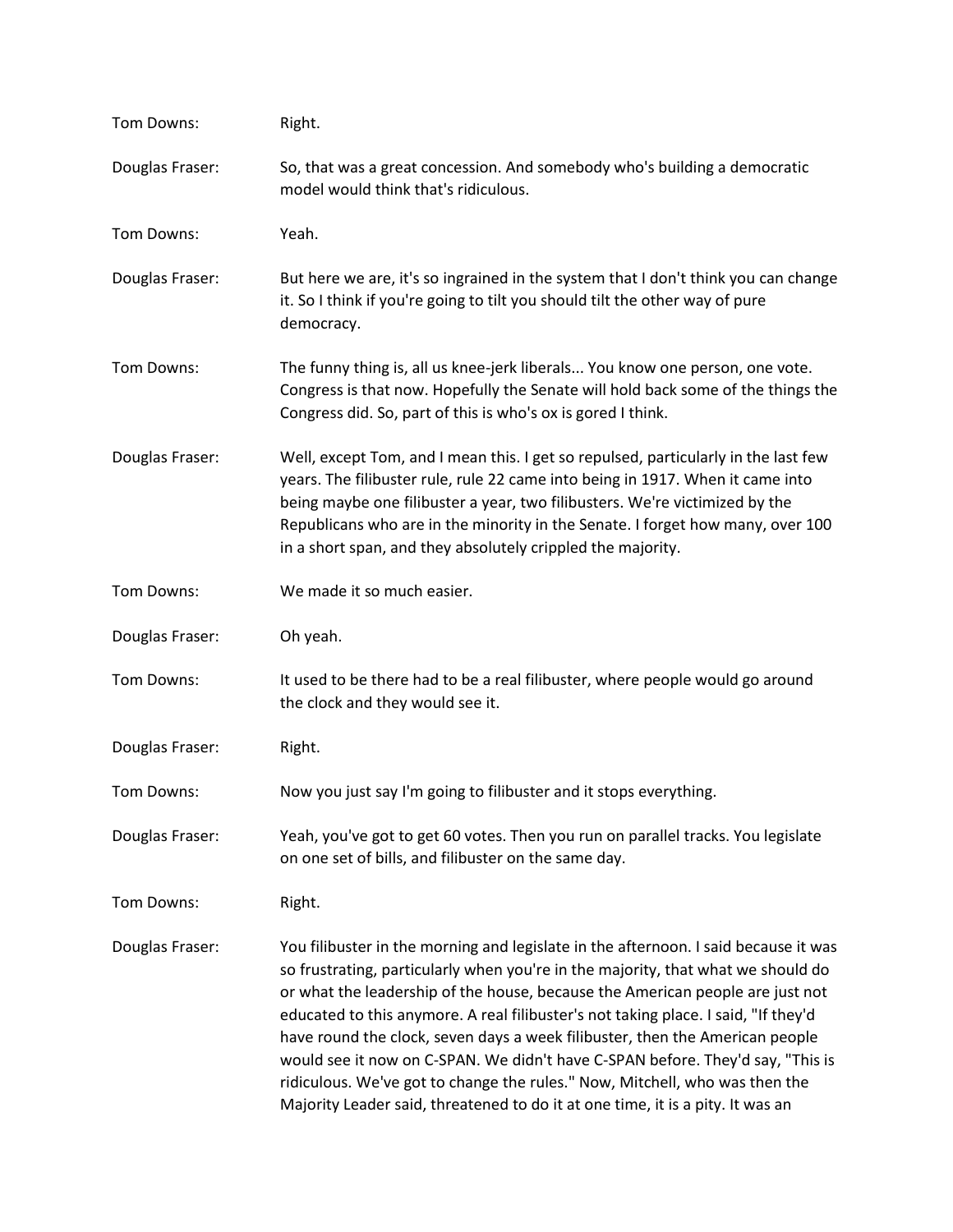|                 | opportunity lost. We should have done that and educated the American people.<br>Now the shoe's on the other foot, and we're going to use it for next two years,<br>no question about it. That doesn't make it right, in principle.                                                                                                                                                                                                                                                                                                                                                                                                                                                                                |
|-----------------|-------------------------------------------------------------------------------------------------------------------------------------------------------------------------------------------------------------------------------------------------------------------------------------------------------------------------------------------------------------------------------------------------------------------------------------------------------------------------------------------------------------------------------------------------------------------------------------------------------------------------------------------------------------------------------------------------------------------|
| Tom Downs:      | I agree with you. Even if you have a filibuster, make it a complete one, and<br>people can see what it is.                                                                                                                                                                                                                                                                                                                                                                                                                                                                                                                                                                                                        |
| Douglas Fraser: | Or else I'm not against extended debate. The theory was, when you didn't have<br>the modern means of communication, the theory was a senator got up or a<br>group of senators got up, and spoke to the country. The word would filter out<br>what was before the Senate and then the citizens would be able to express their<br>point of view. Now we have instantaneous communication, that's no longer<br>necessary, but even then, I would say, "look it, if they think that they can rouse<br>the American people against the proposition that they're opposing, give them a<br>chance. If they want two weeks, give them a chance but sooner or later, the<br>majority ought to be able to work their will." |
| Tom Downs:      | Now what about this other big change? That, when I was a kid I kind of thought<br>the government was a friend. The policemen, we didn't have policewomen to<br>tell us come to school and say, "Look when you cross the street," the<br>firefighter's say, "Don't play with matches." NY helped me get through school. I<br>looked at the government. Basically, in my right that more and more people are<br>looking at the government as an enemy rather than as a friend, is that?                                                                                                                                                                                                                             |
| Douglas Fraser: | Absolutely.                                                                                                                                                                                                                                                                                                                                                                                                                                                                                                                                                                                                                                                                                                       |
| Tom Downs:      | You want to expand on that? What to do about it?                                                                                                                                                                                                                                                                                                                                                                                                                                                                                                                                                                                                                                                                  |
| Douglas Fraser: | Well, let me first say, that I think the greatest danger to our democracy is<br>cynicism because cynicism is the enemy of democracy. Because if people lose<br>faith and trust in the system, we're in trouble and, Tom, we're bordering on that<br>right now.                                                                                                                                                                                                                                                                                                                                                                                                                                                    |
| Douglas Fraser: | It's sort of self-inflicted because the campaigns, I think, are devastating, in terms<br>of people's feeling about the process, and about the system, and the institutions<br>because everybody's preaching, "Government's no good. The government's no<br>good." Then you just think about what we've done about the environment. God<br>knows what our country would be today if we didn't have these environmental<br>laws. Now are you arguing that some of them go overboard? Maybe they do,<br>but basically they save the environment.                                                                                                                                                                     |
| Douglas Fraser: | Government intervention, in our generation, GI Bill of Rights. That sure as heck<br>was government intervention. The government intervention saved tens of<br>thousands of Chrysler jobs. There's so many good things that our government<br>did.                                                                                                                                                                                                                                                                                                                                                                                                                                                                 |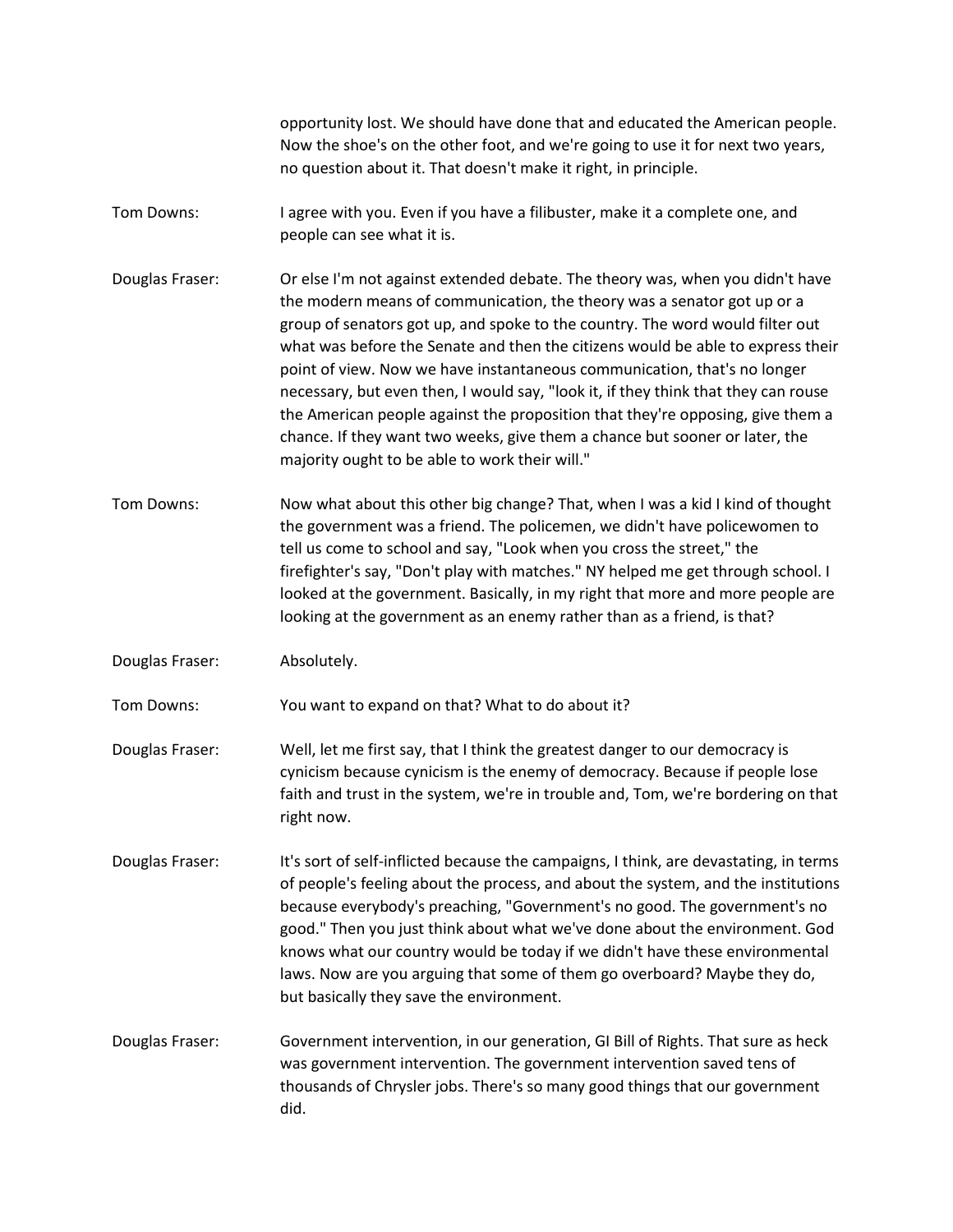- Douglas Fraser: Go back to our days again, people don't realize, that I remember well with my ma, asked me to go down to the bank with her. Our money was in, whatever money it was, a private bank. My dad had so much faith in the system that he didn't want to take it out. He went off to work, ma said, "Come to the bank, we got to take it out." We went to the bank on Michigan and Martin. The bank was closed forever.
- Tom Downs: Your mother was right.
- Douglas Fraser: Mother was right.
- Douglas Fraser: All of these governmental rules and regulations. If you were to make an argument to me that, "Well, maybe in some ways we overregulate," I wouldn't argue with that. Let's focus in on them and reduce the regulations or eliminate the regulations but my God, don't emasculate the government, that's what they're trying to do. As sure as we're sitting here, if they had their way, if they had the President of the United States and the Senate was of a like mind with the House, we would have a revolution. What would happen after two or three years as a certainty, it'd come all the way back again because it would be so destructive to the country.
- Tom Downs: All right, Doug, there's a little more I'd like to go into this real factionalism that you went through. Remember there is a real fight between the right and the left wing. It's hard for people to realize that Walter Reuther, Gus Scholle the right way because they think that was the radicals of their time but do you want to go into a little more, what was the background of that tremendous right, left fight?
- Douglas Fraser: Well, originally, I was in Walter Reuther's caucus in the '40s. I don't think it overstates it to say that there's a very, very strong communist element in the UAW. As there was in some of the other CIO unions that Gus had to deal with down in Wayne County. As a delegate at the old Wayne County council knows fierce debates on foreign policy, believe it or not, that consumed nearly all the meetings. On intervening in the war in Europe but, in any case, I came to the conclusion that the leadership, and the communist party, and those who follow the party line really weren't interested in the workers or the union, as such, as an institution. They're interested in advancing the policy of the communist party, of the Soviet Union now.
- Douglas Fraser: You could argue endlessly, people out here marketing it that really wasn't true. Well, now it was theoretical but you can prove, beyond a shadow of a doubt, that in the '40s, particularly during the Hitler-Stalin Pact, that the trade unionists who followed the party line, United States, were not interested in advancing the cause of the workers.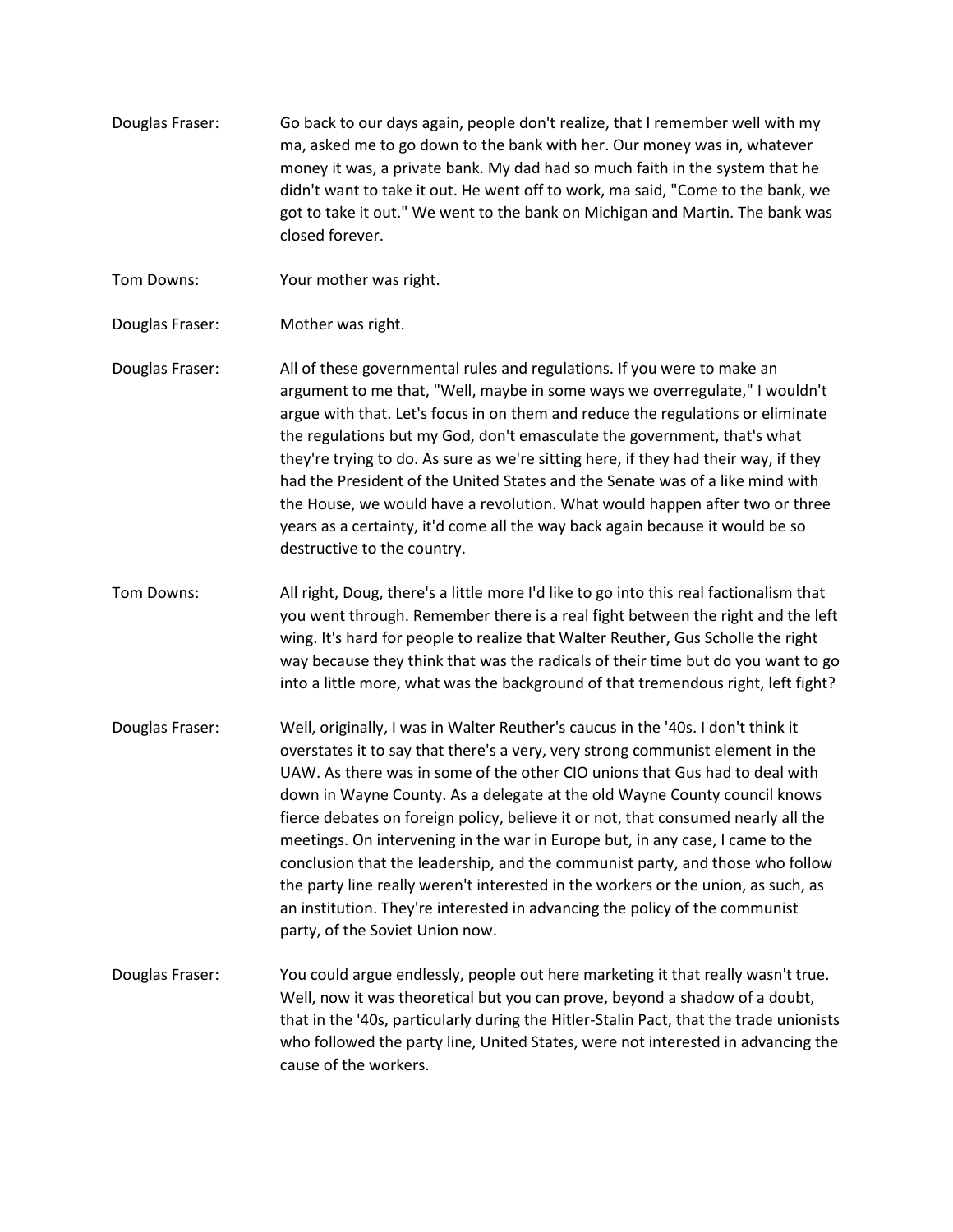- Douglas Fraser: I can remember, and you probably can too, the Labor Day parades. When they used to have placards during the Hitler-Stalin Pact, "The Yanks are not coming. Don't get involved in an imperialistic blood bath." I tell the story. I'm a delegate to Wayne County Council and Local 51. Chrysler Local 51 was dominated by the party. A fella by the name of Pop Edily was President. He submitted a resolution, we used to meet every other Tuesday, and we used to debate these resolutions. They submit a resolution, "Let's not get involved in imperialistic blood bath. The Yanks are not coming." This had been their line for all during that unholy alliance between Hitler and Stalin.
- Douglas Fraser: Then comes the invasion of Germany, by Germany, of Russia. Then Plymouth Local said, "Well, we got to get involved in the sacred war against fascism." We come to this Tuesday, it happened in between the two weeks in which we met. I remember Tracy Dahl was President of the Wayne County CIO Council. A fella, I think his name was Scrogins, from the Dairy Worker's. He said, very straight faced, Tracy said, "Read that resolution from the Local 51." He read the resolution, "Let's not get involved in this imperialistic blood bath," and so forth and so on. He said, "Read this other resolution from Local 51. It's now become a sacred war against fascism." Then he turns to the President of the local union who is sitting in the office, Pop Edily, he says, "Now Pop, which resolution do you want." That was a perfect way to make the part.
- Douglas Fraser: But then, in the '43 convention where as a delegate, Dick Leonard ran against George Addis. If he had won that, and he came within seven delegates, it'd change his whole history. Maybe even the history of the UAW but we failed. In that convention, the Pact was still in place, they had talked about it. It was after. We're all allies. They induce a resolution, the party people did, tried to reintroduce peace work, incentive pay, to help the war effort. Well, with our history and the way the incentive pay was abused before the union ... I mean, the point was that they didn't care about how the unions felt about working conditions and all these other things. They were just, "Advance the program of the party."
- Douglas Fraser: As time went on, and after the war, I don't think there's any question that that was the heart of the factional fight. Now, sure I think there's red-baiting that went on. It was to the political advantage of people. Much too much but never the less, they're more than a kernel of truth in that proposition.
- Tom Downs: Now one tough question. When you ran against Gus Scholle, that I worked for. I said, if you had won I'd have been out of work.
- Douglas Fraser: Nah, I'd have kept you.
- Tom Downs: Oh, I'm glad to hear that.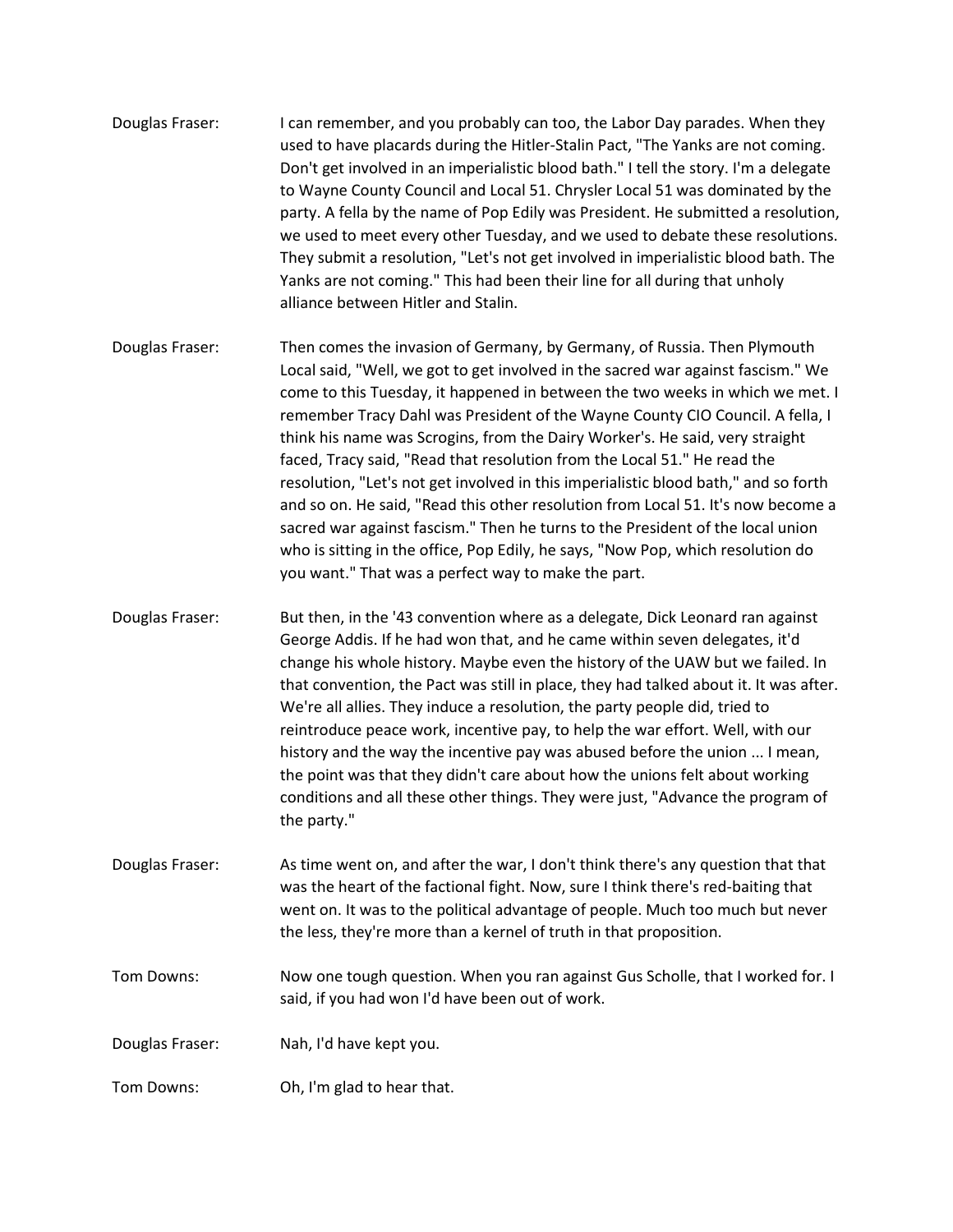| Douglas Fraser: | How did that come about?                                                                                                                                                                                                                                                                                                                                                                                                                                                                                                                                                                                                                                                                                      |
|-----------------|---------------------------------------------------------------------------------------------------------------------------------------------------------------------------------------------------------------------------------------------------------------------------------------------------------------------------------------------------------------------------------------------------------------------------------------------------------------------------------------------------------------------------------------------------------------------------------------------------------------------------------------------------------------------------------------------------------------|
| Douglas Fraser: | Well, it came about, I was in the Army and I come out of the Army. A very good<br>friend of mine, he was a former president of Local 227, Dick Leonard, and the<br>Vice President of the union. He and Walter Reuther were very close allies. They<br>had a falling out in 1944. I shouldn't have done it. It wasn't one of my wisest<br>decisions but they said, "Let's run for president of the CIO." We'd have had a<br>fighting chance except we were carrying too much baggage. I mean, you<br>remember party liners. That Yale Stewart got on the floor, and made a fool of<br>himself, and a couple of other people. If we had any chance, we don't know if<br>we would have had, that destroyed it.   |
| Douglas Fraser: | I said to people after, I said, "You know, you're never gonna be successful in<br>politics as long as you have to carry this baggage."                                                                                                                                                                                                                                                                                                                                                                                                                                                                                                                                                                        |
| Tom Downs:      | Yeah. One other quick question. Aimwell and Gus Scholle were very good<br>friends. Aimwell was a third party person all the way. Did the third party ever<br>get off the ground much?                                                                                                                                                                                                                                                                                                                                                                                                                                                                                                                         |
| Douglas Fraser: | No.                                                                                                                                                                                                                                                                                                                                                                                                                                                                                                                                                                                                                                                                                                           |
| Tom Downs:      | Just a quick story. That I worked on the resolutions committee, the state<br>council. We were going into the Democratic party, Gus Scholle was in '48.<br>Everybody else thought he was kind of nuts. Aimwell came down and go to<br>speak against him. Gus said, "Tom, well sit down with Aimwell. See what you<br>can work out." We worked out the resolution. It was all right to go in the<br>Democratic party but we got Aimwell's language for this election only. If you<br>check the convention proceedings but I think there was an example where two<br>people were very good friends, and even though they might differ theoretically<br>on something, they managed to work out their differences. |
| Douglas Fraser: | Was Gus involved in a Michigan Commonwealth Federation?                                                                                                                                                                                                                                                                                                                                                                                                                                                                                                                                                                                                                                                       |
| Tom Downs:      | No. No, what he did, he had a poll made. He had a sociologist make one. What<br>was the fella who ran on that third party ticket. He said, if he got one percent of<br>the vote he'd support him. Well, Gus was a very pragmatic.                                                                                                                                                                                                                                                                                                                                                                                                                                                                             |
| Douglas Fraser: | For awhile I thought Michigan Commonwealth?                                                                                                                                                                                                                                                                                                                                                                                                                                                                                                                                                                                                                                                                   |
| Tom Downs:      | I think it's the Canadian term, commonwealth or something.                                                                                                                                                                                                                                                                                                                                                                                                                                                                                                                                                                                                                                                    |
| Douglas Fraser: | Yeah, yeah. Michigan Commonwealth, Yeah.                                                                                                                                                                                                                                                                                                                                                                                                                                                                                                                                                                                                                                                                      |
| Douglas Fraser: | Even now it's resurrecting itself. Everybody's so frustrated with today's politics<br>because today's politics, it's so poisonous. The Democrats feel, they feel the                                                                                                                                                                                                                                                                                                                                                                                                                                                                                                                                          |